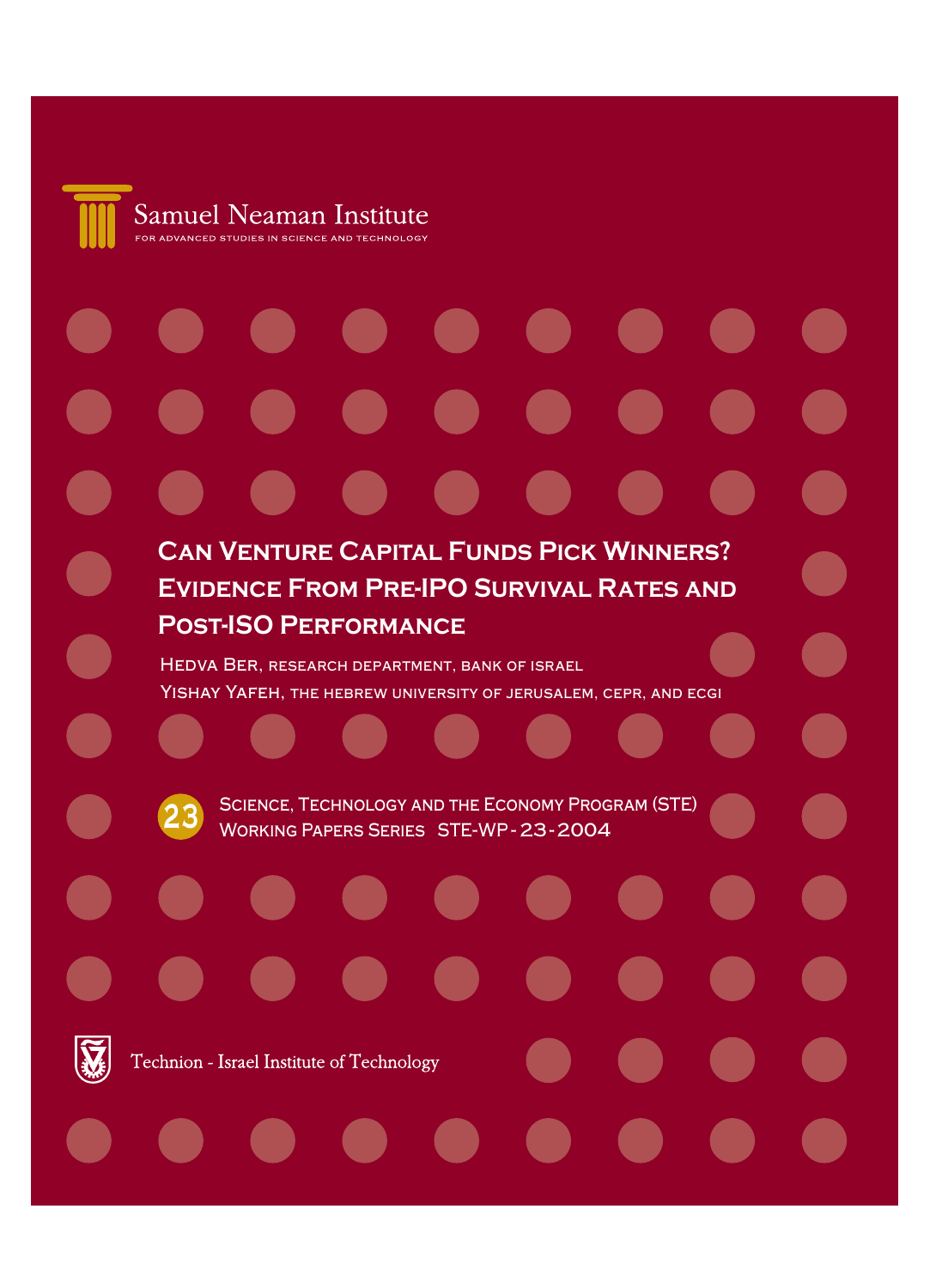# **Can Venture Capital Funds Pick Winners? Evidence from Pre-IPO Survival Rates and Post-IPO Performance**

# **Hedva Ber**

Research Department, Bank of Israel

and

# **Yishay Yafeh**

The Hebrew University of Jerusalem, CEPR, and ECGI

STE-WP 23

October 2004

An earlier version of this paper appeared under the title "Venture Capital Funds and Post-IPO Performance in Booms and Busts: Evidence from Israeli IPO's in the US in the 1990's," Bank of Israeli Discussion Paper No. 2003-12. We are extremely grateful to Vladimir Lifschitz for his extraordinary contribution to the construction of the database, and to Aryeh Bassov and Konstantin Kosenko for excellent research assistance. We also thank Gil Avnimelech, Marco Da Rin, Saul Lach, Sigal Ribon, Yona Rubinstein, Efrat Tolkowsky, Manuel Trajtenberg, Oved Yosha, Haim Zazak and seminar participants at the Bank of Israel and Tel Aviv University for very helpful comments. This paper presents the authors' own views and not that of the Samuel Neaman Institute for Advanced Studies in Science and Technology or any members of its staff.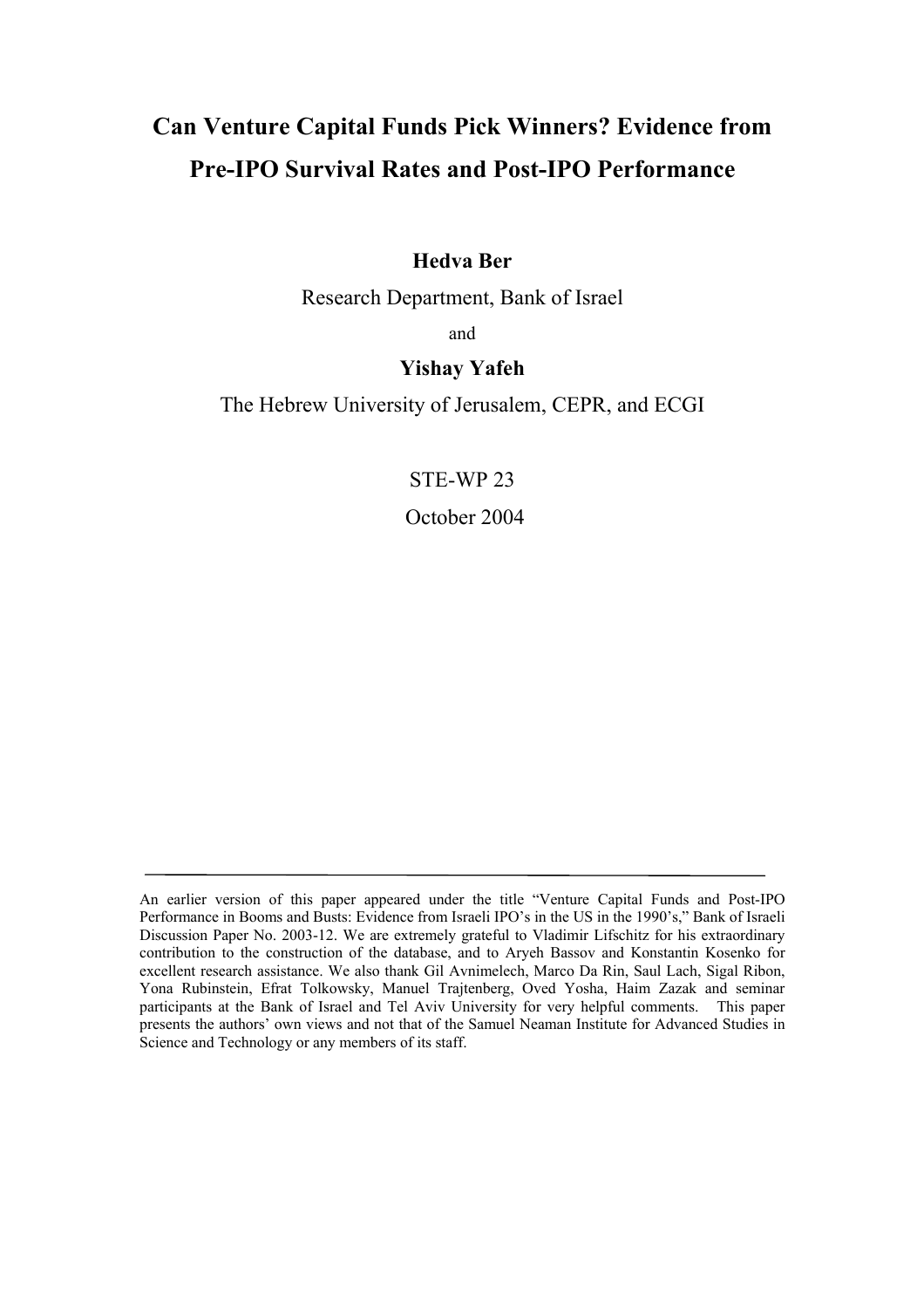# **Can Venture Capital Funds Pick Winners? Evidence from Pre-IPO Survival Rates and Post-IPO Performance**

#### **Abstract**

This paper evaluates the ability of venture capital funds to identify and bring to market successful high-tech Israeli companies during the period 1991 to 2000. Using a newly constructed and highly detailed database we find that: (1) The probability of survival until the IPO stage is higher for venture-backed companies. (2) According to several different measures, conditional on making an IPO, the post-listing performance of venture-backed companies is not statistically different from that of non-venture companies throughout the 1990s. We interpret this as evidence that an important contribution of the venture capital industry may be in increasing the survival rates of young technology-intensive firms, rather than in identifying high performers.

Keywords: Venture capital, IPO, survival rate, long-run performance.

JEL Classification: G20, G30.

Hedva Ber Yishay Yafeh hedvaber@bankisrael.gov.il Jerusalem 91905, Israel

Research Department School of Business Administration Bank of Israel The Hebrew University of Jerusalem Tel: 972-2-5883081 Fax: 972-2-5881341 e-mail: msyafeh@pluto.mscc.huji.ac.il http://bschool.huji.ac.il/facultye/yafeh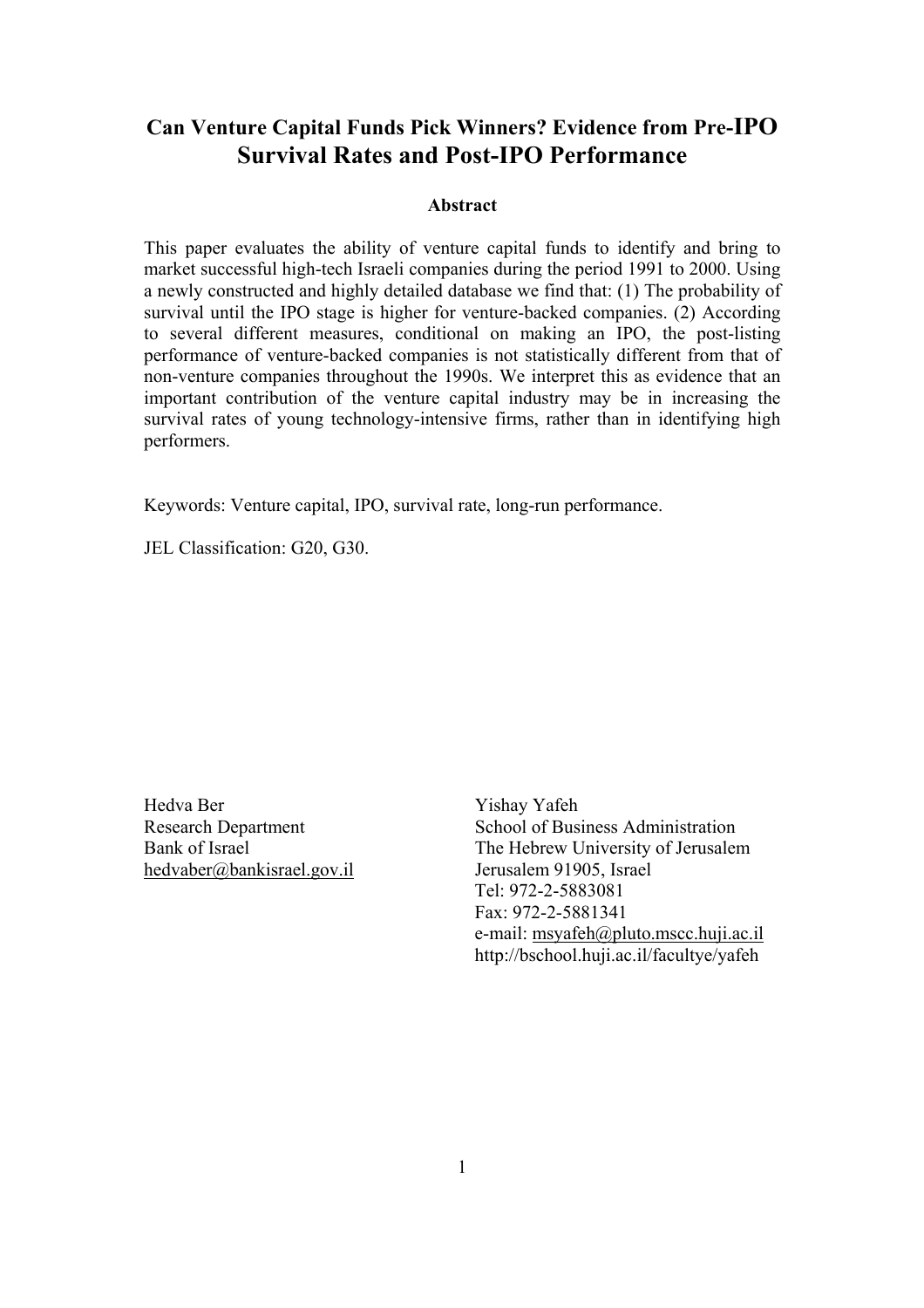#### *I. Introduction*

The role of venture capital (VC) funds in financing innovative activities is well documented in the literature (e.g., Gompers and Lerner, 1999). In the presence of severe informational problems regarding the quality of innovative young firms, VC funds are often described as a mechanism to identify promising startups, monitor their progress and advise their management until they reach maturity. By contrast, banks may be reluctant to finance risky early stage activities, and stock markets are typically unable to provide funding to very young companies. VC activity is therefore of particular importance in this respect.

During the last decade, Israel has become a success story of high technology startups and venture capital activity. The venture capital industry in Israel has undergone dramatic changes, evolving from a small, government-sponsored sector in the early 1990s, into a booming private industry with over 100 active funds, investing billions of dollars per annum in the late 1990s. According to some accounts, VC activity in Israel in the 1990s was one of the most intensive in world, exceeded only by California and Massachusetts (Mayer, Schoors, and Yafeh, 2004). Government policy in support of the infant VC industry in Israel has often been described as extremely successful (e.g. Avnimelech and Teubal, 2004a), and technology startups, an important source of growth in the 1990s, have transformed the economic landscape of Israel (Bank of Israel Annual Reports, various years).

The present study attempts to contribute to the VC literature by examining two main hypotheses: (1) Is it the case that VC funds, through monitoring and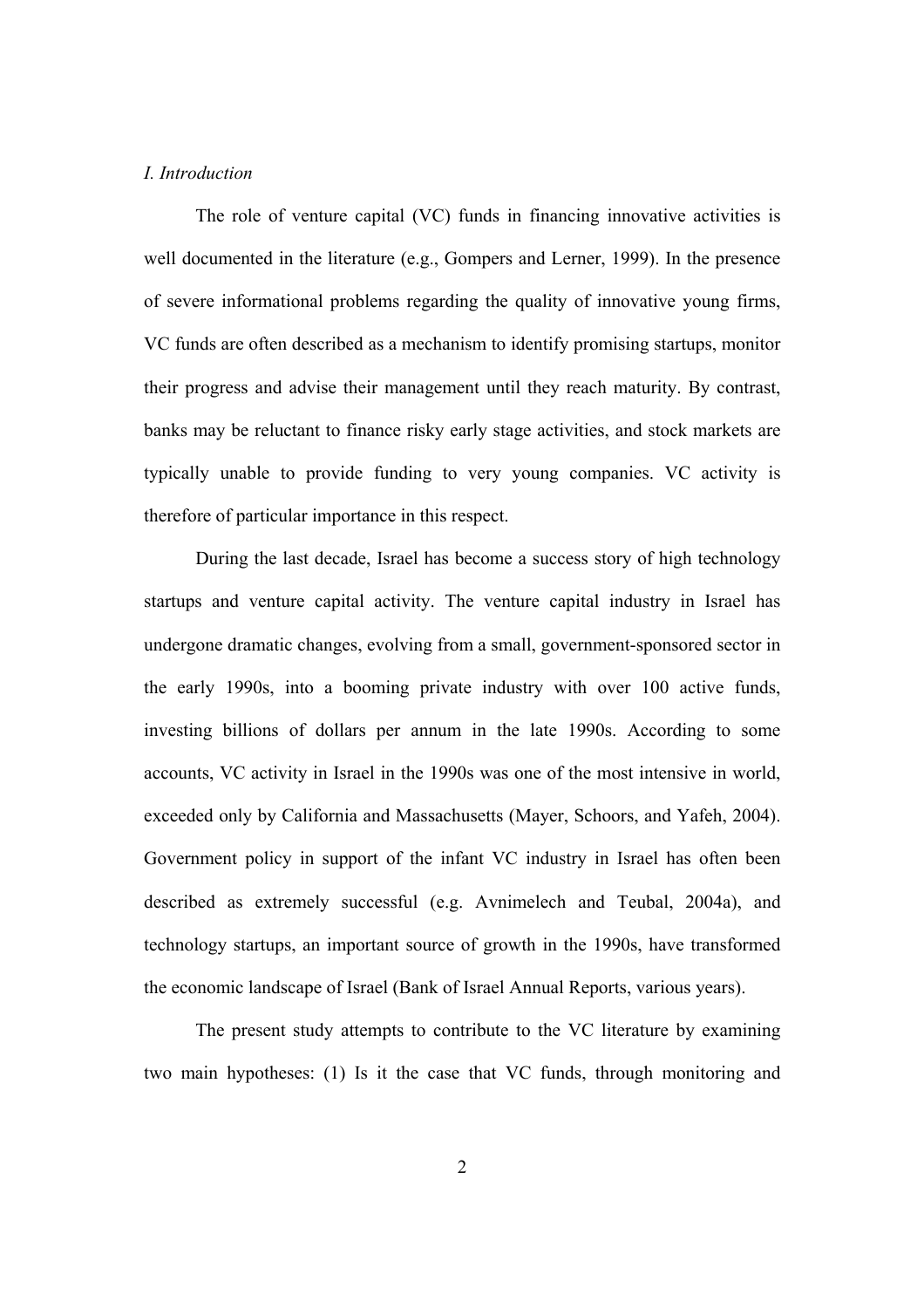assistance, raise the probability of survival of young innovative firms prior to their "exit"? And (2) Conditional on survival until the exit stage, do VC-backed companies outperform their peers (according to several different criteria) after the IPO?

In order to examine these two hypotheses, we use a newly constructed database containing detailed information on *all* Israeli VC funds and on their *entire* portfolios of client companies, providing a unique opportunity to observe both pre-IPO survival rates and post-IPO performance. To the best of our knowledge, the combination of pre-exit and post-exit measures of performance is novel in the VC literature.

The paper presents two main sets of results, corresponding to the two hypotheses. First, we provide evidence in support of the first conjecture: in comparison with other high-tech firms, the probability of survival until the exit stage is significantly higher among VC-backed companies, even though their observable characteristics appear to be not very different from those of non-VC backed companies. With the exception of Manigart (2003), we are not aware of such an analysis of pre-IPO survival rates. $<sup>1</sup>$ </sup>

Second, in contrast with the conjecture that VC funds are capable of "cherry picking," we find no evidence of superior post-IPO performance of VC-backed companies in comparison with their non-VC-backed peers. These conclusion holds when examining initial valuation (at the time of the IPO), 36-month stock performance, accounting profitability and asset growth rates in the three years

l

<sup>&</sup>lt;sup>1</sup> Jain and Kini (1999 and 2000) address issues related to post-IPO survival.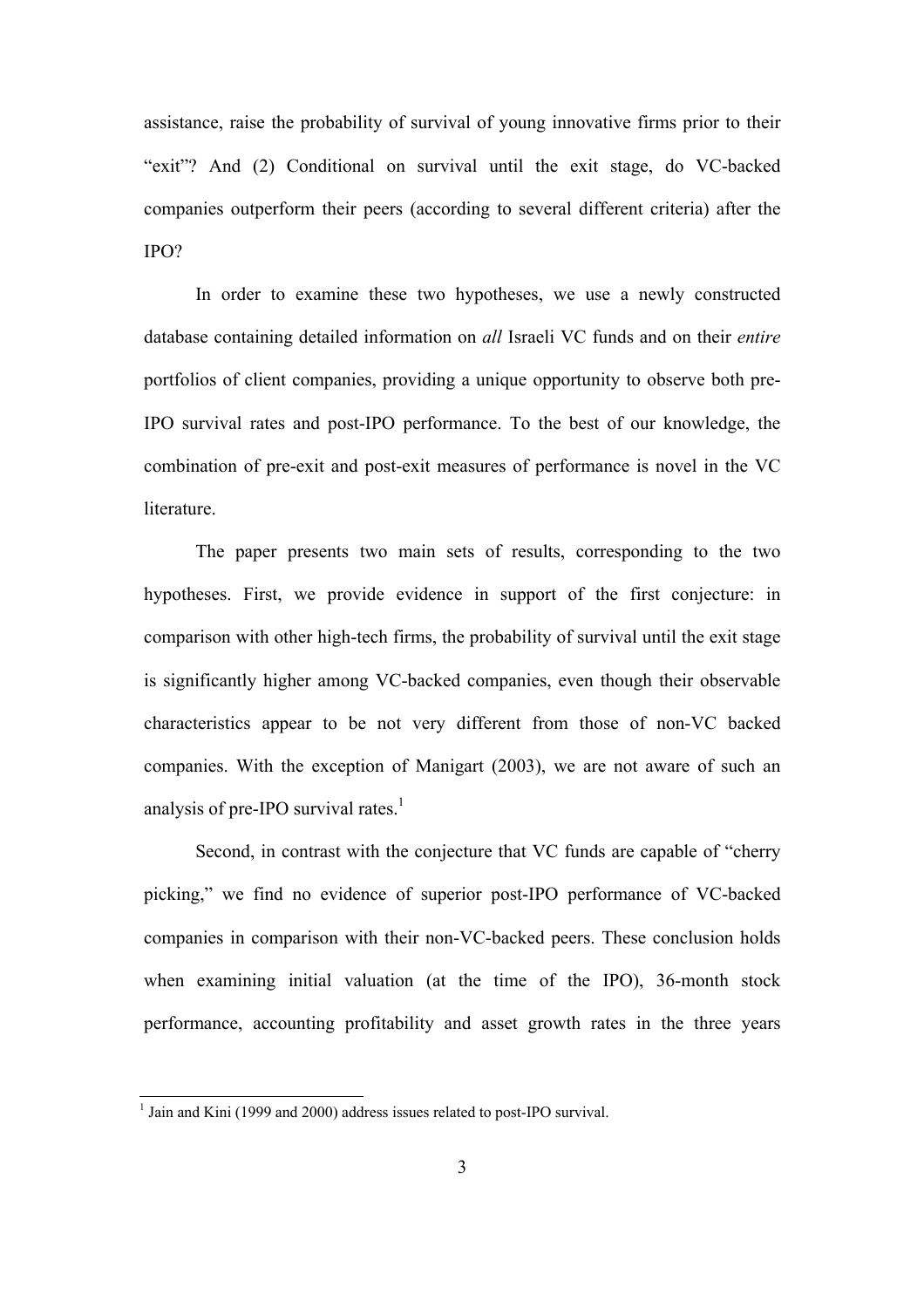following the IPO; VC finance is not associated with superior post-issue performance according to any of these measures.

Taken together, the high survival rate of VC-backed companies prior to the IPO and the absence of a difference in their post-IPO performance relative to their peers can be interpreted as follows. A plausible contribution of the VC industry to economic growth is in the reduction of mortality rates among high-tech firms (perhaps through monitoring and guidance); by contrast, there is not much evidence in support for the conjecture that VC funds identify star performers. This conclusion holds even when we control econometrically for the possibility that VC's select "strong survivors." Our findings can therefore be summarized by the following analogy: it is not true that "students" of the VC "school" achieve the highest exam scores (post-IPO performance); their "grades" appear to be similar to those of other "students" (firms). However, the probability of reaching the "high school graduation stage" (IPO) is much higher for VC clients, and this may be their main contribution to social welfare.

 The present study is related to the large literature on the economic roles of the VC industry (e.g. Gompers and Lerner, 1999 and 2001; Hellman, 1998 and Hellman and Puri, 2000; Lerner and Kortum, 2000). It is also related to studies of post-IPO stock performance of high-technology companies such as Brav and Gompers (1997) and Blass and Yafeh (2001), and to studies comparing the long-run performance of IPO firms more generally (most notably, Ritter, 1991). Also related is the study of Jain and Kini (1995), who, in contrast with our results, find superior post-IPO accounting performance of VC-backed firms in the US, as well as higher initial valuations. Manigart (2003) examines the survival rate and some operating measures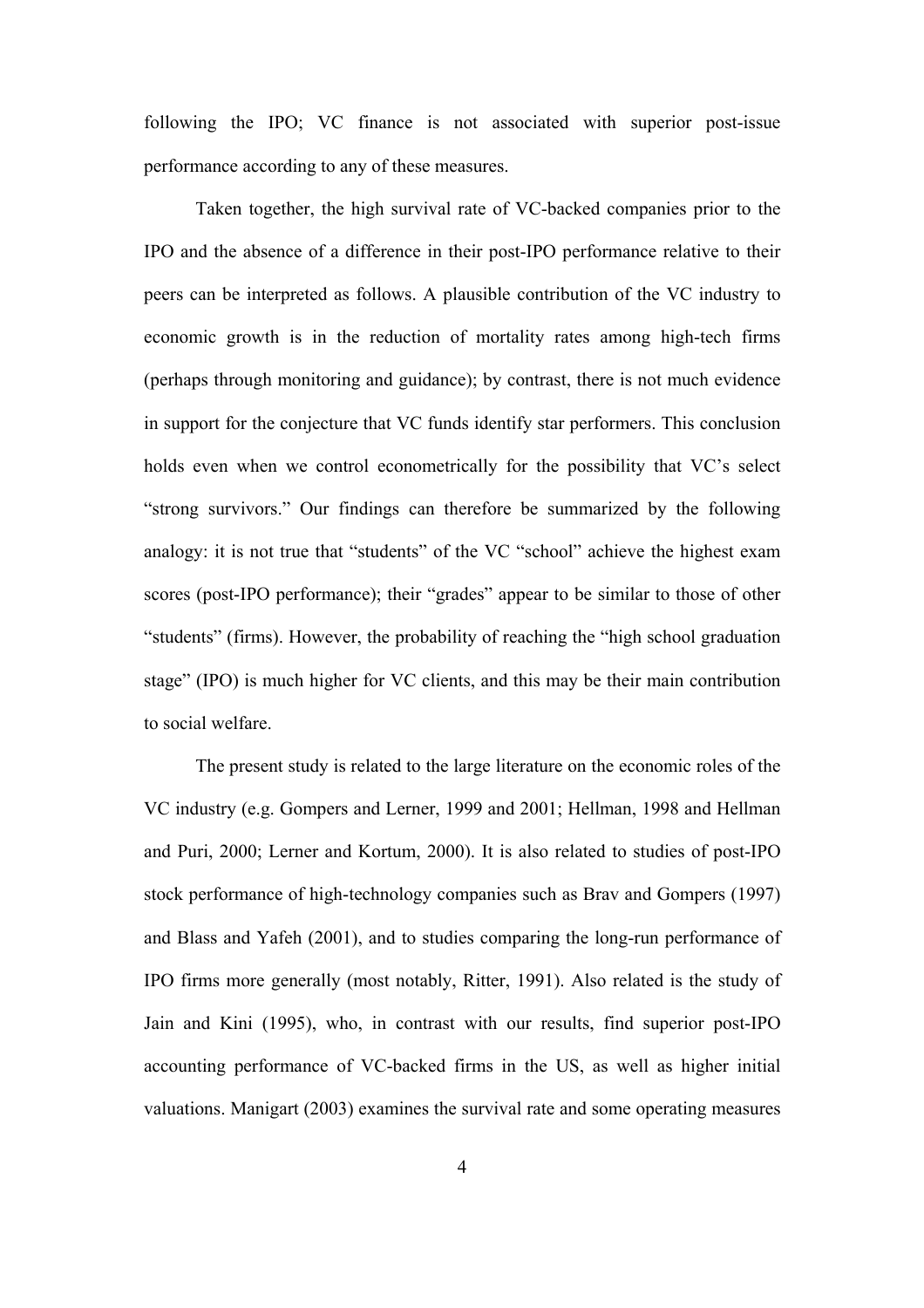of performance for VC-backed and other (unlisted) Belgian firms. Her results also differ from ours: VC-backed Belgian start-ups do not have higher survival rates, but at least some of them do grow faster (prior to the exit stage), albeit with higher volatility. Engel and Keilbach (2002) find faster growth for German-backed VC companies (also prior to the exit stage), but not higher patenting rates. Examining companies listed on Europe's "new markets," Botazzi and Da Rin (2002) do not find any evidence to suggest that VC-backed companies fare better than other high-tech companies in terms of growth rates or stock prices. Our study fits into the existing literature, which has not been able to show unambiguously that VC-backed firms fare "better" than their peers do after exiting. However, the combination of pre-IPO and post-IPO information on the performance of VC clients suggests that the contribution of VC funds is more in evidence in early, pre-exit stages, than it is in later, post-exit performance.

The rest of the paper is organized as follows. The next section describes the database used for this study, and provides some background information on VC activity in Israel since the early 1990s. In Section III we compare the pre-IPO attributes of VC client firms with those of other high-technology companies, and discuss their survival rates. Section IV contains the empirical analysis of post-IPO performance. Further discussion of the results and some conclusions are offered in Section V.

## *II. The Data*

The data set used in this study is constructed by combining and updating two data sets. The first is the data set used in Ber (2003), extended and updated through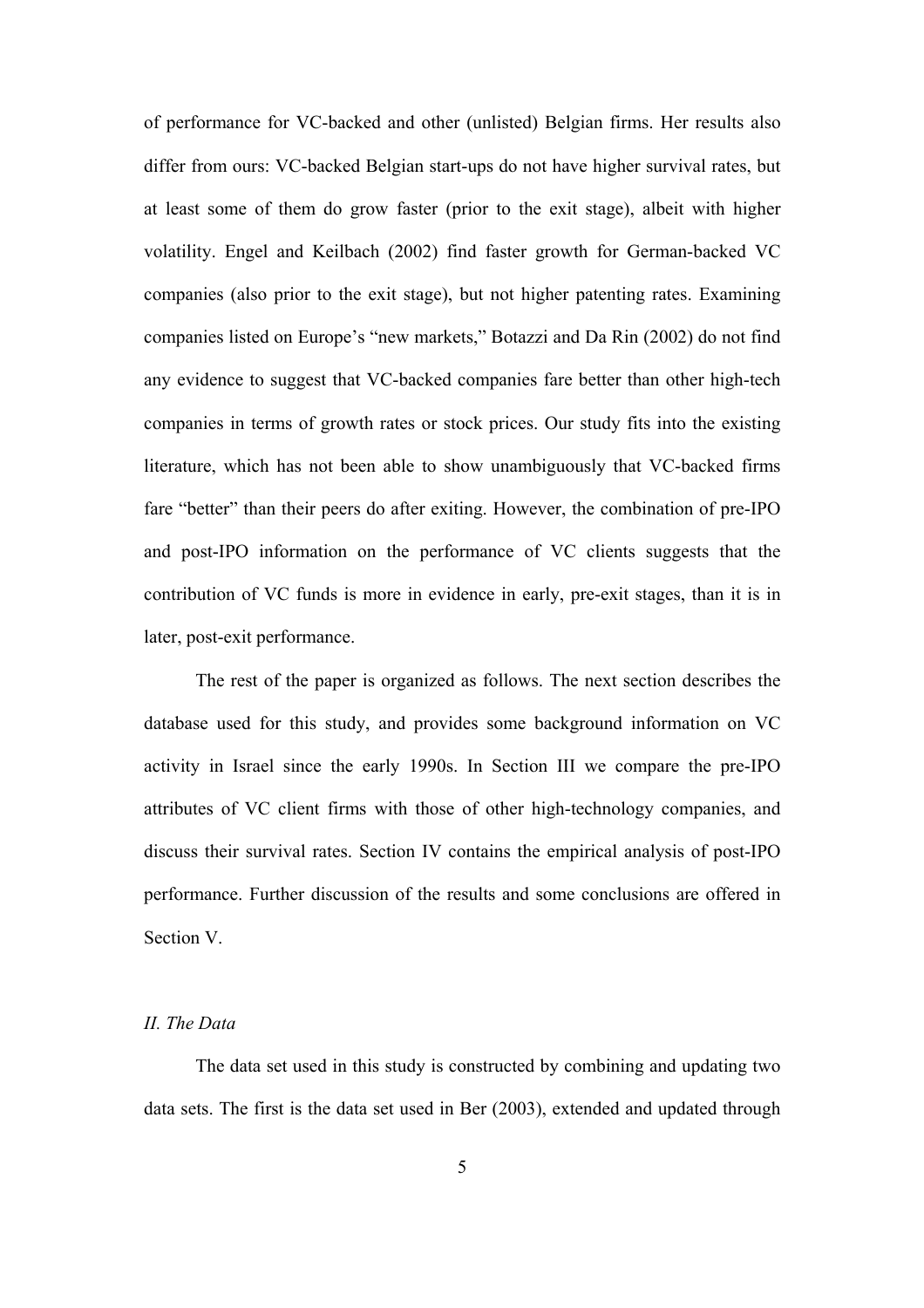2002, containing information on all the start-ups that were included in the portfolios of all Israeli VC funds at any point between 1997–2002 (661 companies; similar data for earlier years are unavailable).<sup>2</sup> The database provides detailed information on each company supported by a VC during the period, including its line of business, firm characteristics, and status (on-going with VC support, closed/deleted from the VC's portfolio, or performed an "exit:" IPO, private sale, or merger). Because most of those companies are private, this information is not available to the general public, and was gathered primarily from reports of the Israel Venture Capital Association (IVA), to which all Israeli VC funds report. Alongside these data, information was collected for a control group of high-tech companies that were not supported by an Israeli VC fund and raised capital from non-VC sources, primarily from investment companies that focused on financing high technology, but were not organized as VC funds. (Data are also from the Israel Venture Capital Association). Many studies have argued that the organization of VC funds (for example, as limited partnerships) and the contracts they use are particularly suitable for investment in high technology (Kaplan and Stromberg, 2003, for example). If the organizational form of VC funds is indeed crucial for VC's to be able to successfully select and advise client firms, then high tech firms financed by investment companies not organized as VC funds constitute a particularly suitable control sample. We therefore use these data to examine the relative survival rate of VC-backed companies.

The second database we use, constructed by the Bank of Israel, contains information on the accounting and stock-based performance measures for all Israeli

l

<sup>&</sup>lt;sup>2</sup> Israeli VC funds are those listed in the Israeli Association of Venture Capitalists, regardless of their sources of funds or ownership. The data set does not include information about foreign VC funds operating in Israel.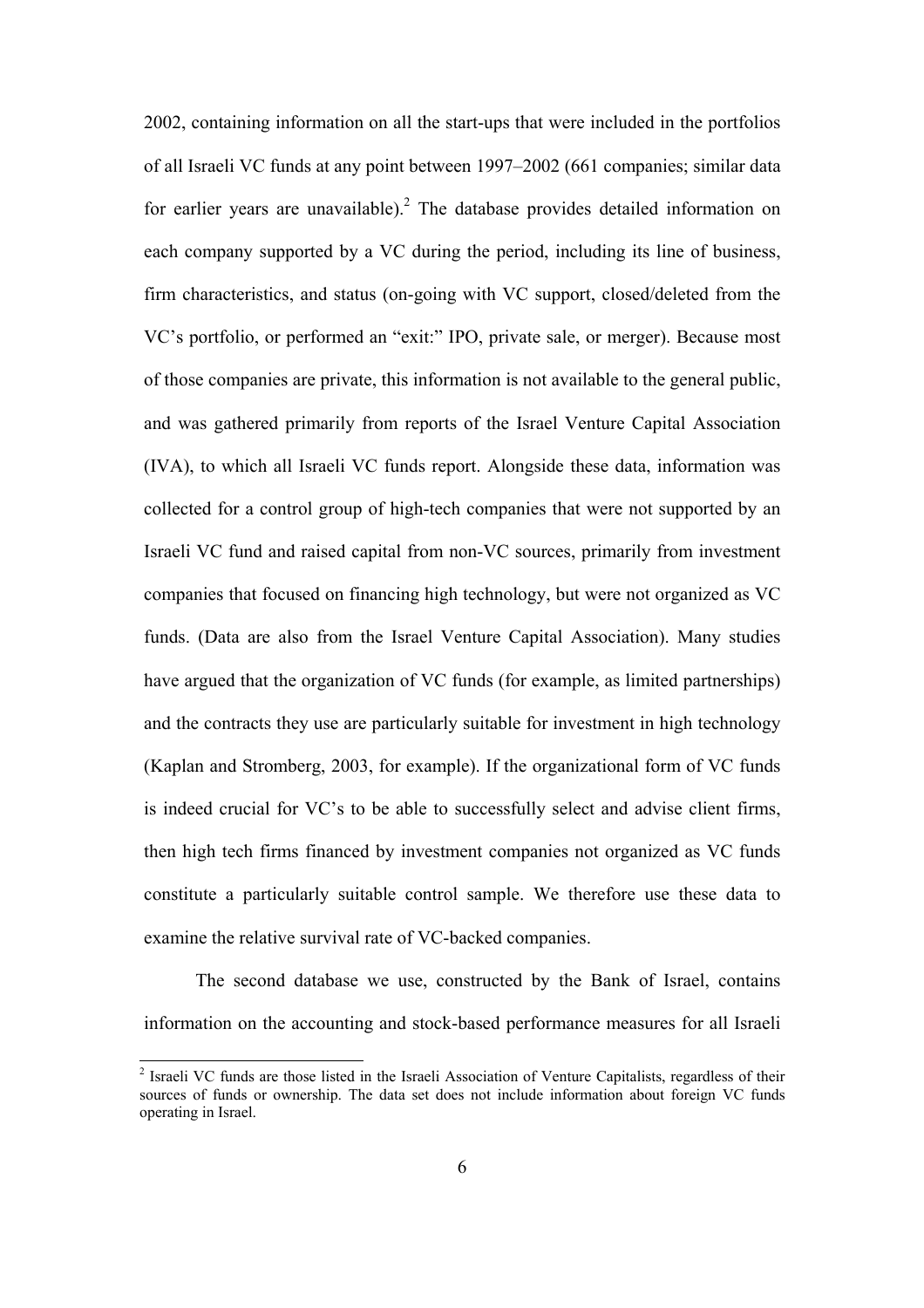high-tech companies listed on NASDAQ. This information is used to compare the post-IPO performance of 51 VC-backed IPO's in comparison with 38 other high tech firms that went public between 1991 and  $2000$ .<sup>3</sup>

In the analysis that follows, we draw conclusions on the pre-IPO survival rates and post-IPO performance of VC-backed firms as if the two data sets contained information on the same firms in different stages of their life, before and after the IPO. In practice, however, the pre-IPO characteristics and survival rates of VCbacked and other companies refer to the period 1997-2002, whereas the comparisons of post-IPO performance are based on information on companies that went public between 1991 and 2000. The discussion and conclusions that we draw are therefore based on the plausible assumption that both the pre- and post-IPO differences between VC-backed and other high-tech companies are a general phenomenon, which applies to periods beyond the sample years. $4$ 

#### *The VC Industry in Israel*

l

We briefly review the evolution of the VC industry in Israel; for further details, see Avnimelech and Teubal (2004b) and Ber (2003). Prior to the 1990s there existed no VC industry in Israel. The industry was created as a result of the initiative

<sup>&</sup>lt;sup>3</sup> The overwhelming majority of IPO's by Israeli hi-tech companies takes place on NASDAQ, not on the Tel Aviv Stock Exchange (there have only been three cases of a VC-backed IPO on the Tel Aviv Stock Exchange), and by the late 1990s, the number of Israeli companies listed on NASDAQ exceeded the number of all other foreign firms combined (excluding Canadian companies). With very few exceptions, these companies belong to high-tech industries; see Blass and Yafeh, 2001, for a detailed discussion of this unusual phenomenon. Because NASDAQ high-tech IPO's tend to perform better than the IPO's on the domestic market (Blass and Yafeh, 2001), our data constitute a comparison of VCbacked issues with the best non-venture-backed technology IPO's.

<sup>&</sup>lt;sup>4</sup> During the overlapping period of 1997-2000, the database we use for the analysis of the pre-IPO survival rate covers 26 of the 38 firms that went public during these four years. The remaining 12 companies must have been financed through non-VC entities which are not included in our control sample.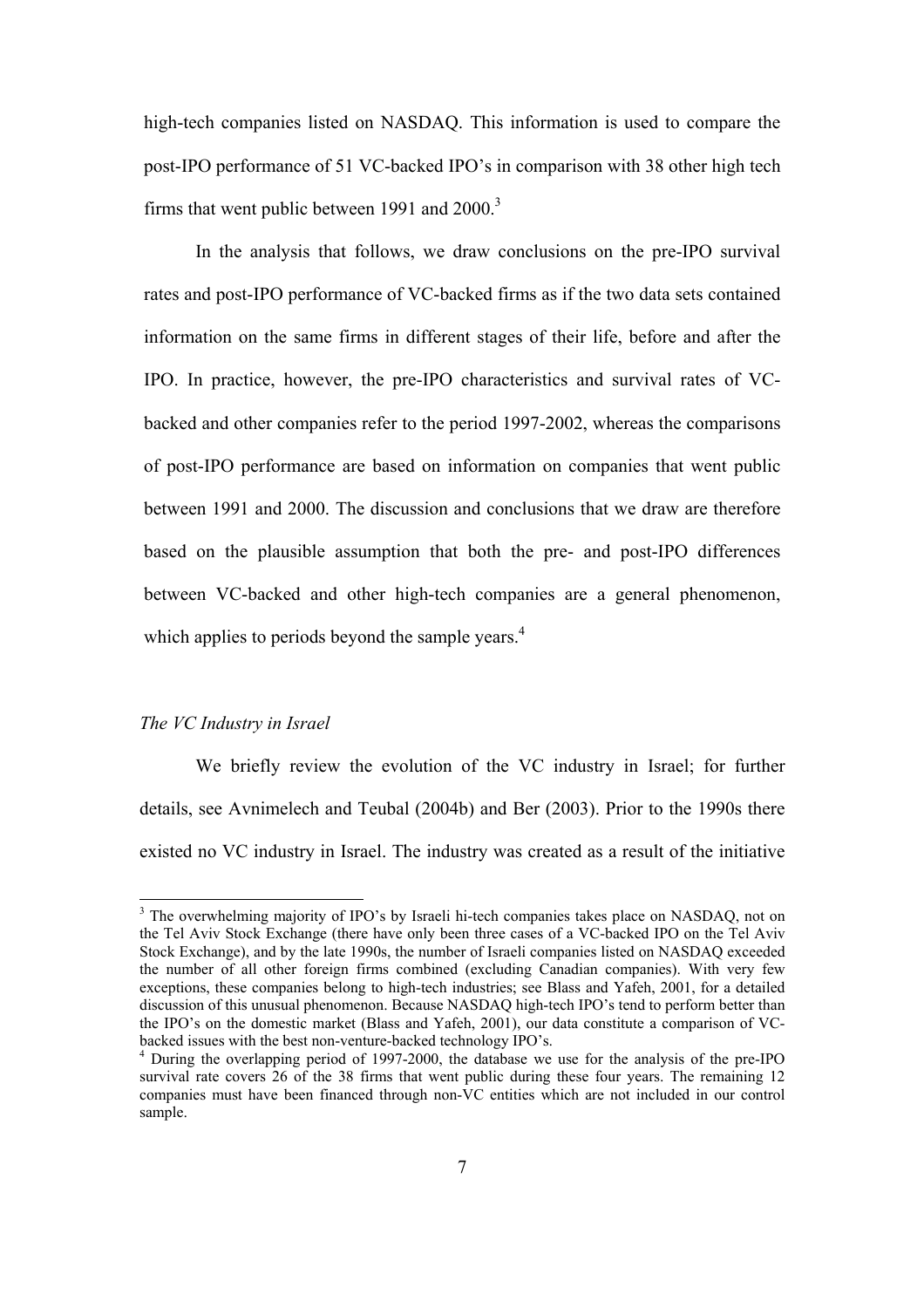and direct involvement of the government in 1991. In that year it was decided to support the establishment of VC funds in Israel by providing government guarantees for the purchase of shares in funds via the "Inbal" government insurance company. In this framework, three VC funds were founded in 1991–93 and their investments were guaranteed by the state. In 1992, the "Yozma" government VC fund was set up in order to establish VC funds in cooperation with private foreign investors, and was allocated equity of \$ 100 million. Until its dissolution, the fund, which was set up for a limited period of seven years, supported the establishment of ten private VC funds, which together raised a total of \$2.7 billion by 2000. At present, the government is no longer involved in the VC industry in any way, and the sector is comprised entirely of private entities. By mid-2000 Israel's VC funds—which are registered with the Registrar of Companies—managed \$5 billion of capital via 62 management companies, controlling 97 funds. Finance raised by the funds in 2000 amounted to 2.7 percent of GDP—a particularly high rate compared to other countries (in the US, for example, it was 0.7 percent of GDP at that time). This ratio declined in 2001 and 2002 due to the sharp fall in financial markets, but remained relatively high even during these years: 1.8 and 1 percent, respectively. For further information on the sectors and stages of companies receiving VC finance in Israel, and on the organization of VC activity (sources of finance, fund type, contracts between VC funds and recipient companies, etc.), see Ber (2003) and Mayer, Schoors, and Yafeh (2004).

Despite the large number of VC funds operating in Israel, for most of the 1990s, the market was characterized by a relatively high level of concentration, with the five largest funds managing about 25 percent of the industry's capital. However, Table 1 suggests that the booming years of the late 1990s led to significant entry and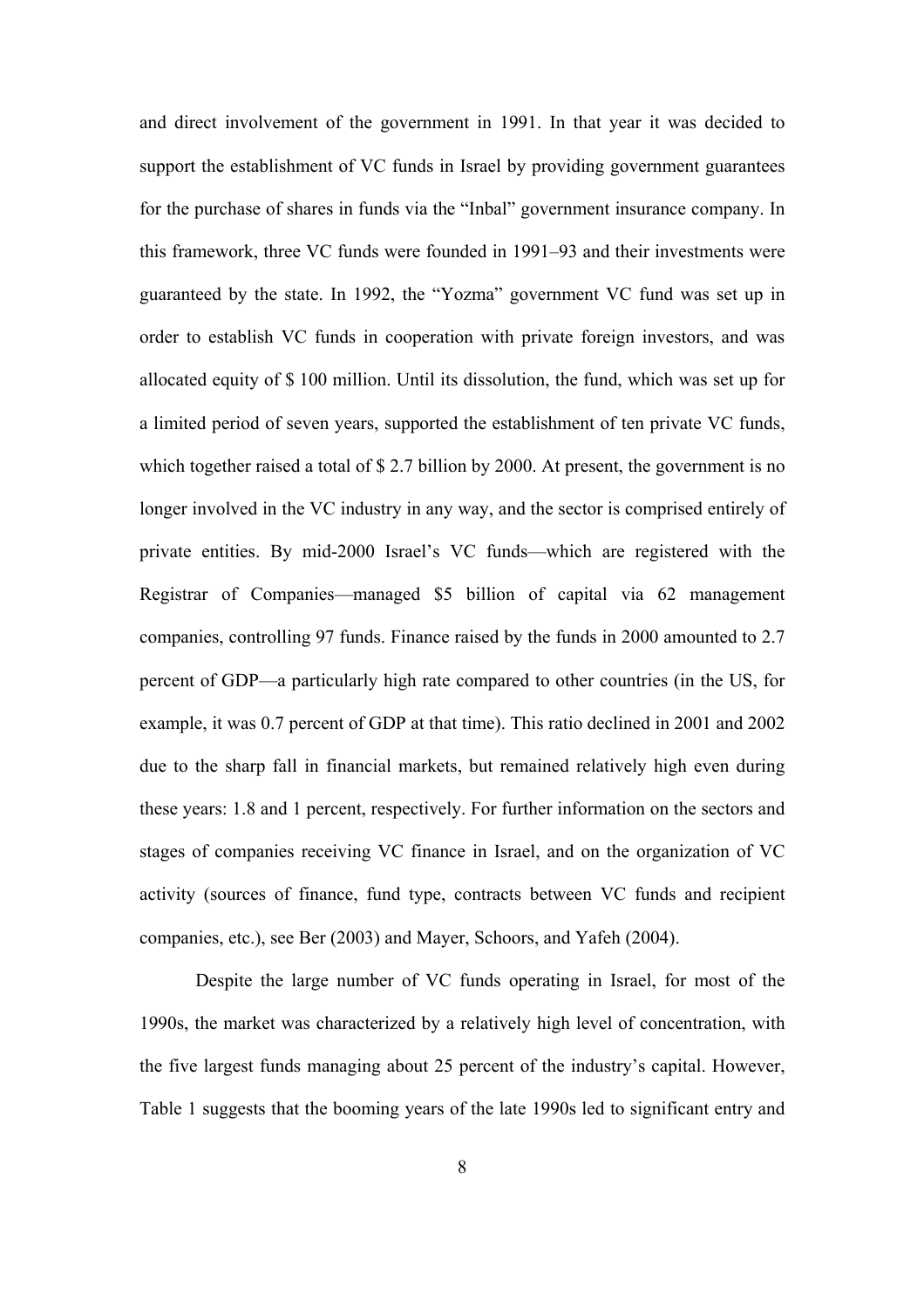de-concentration of the VC industry. The sharp fall in financial markets since 2000 increased the incentive of funds to merge and consolidate their activities; although it seems that changes in this direction have so far not been very large, the preceding trend of de-concentration and entry seems to have been reversed.

# *III. Recipients of VC Finance and their Pre-IPO Survival Rates*

Panel A of Table 2 presents some descriptive statistics on high-tech companies in the portfolios of VC funds and non-VC investment companies between 1997 and 2000. The two samples appear to be quite similar in terms of age, median (though not mean) size, and, with some exceptions, type of activity. Panel B presents probit regressions attempting to characterize the recipients of VC finance. The predictive power of these regressions is poor, and the number of correct predictions is very close to the number that could be predicted by simply using the proportion of VC-backed firms in the sample. We conclude that it is hard to predict who will receive VC finance based on observable firm characteristics.

Table 3 describes changes in the portfolios of VC funds and other investment companies. A striking feature of Panel A is that the fraction of companies deleted from the portfolio of VC funds between 1997 and 2002 (due to business failure or bankruptcy) - about a quarter - is less than half the corresponding figure for non-VC investment companies. Over half of the portfolio of the non-VC investment companies failed, mostly between the years 2000 and 2002. Panel B shows several (simple and ordered) probit specifications indicating that, controlling for firm characteristics, the probability of being deleted from the portfolio of a non-VC investment company during the period 1997-2002 was significantly higher than the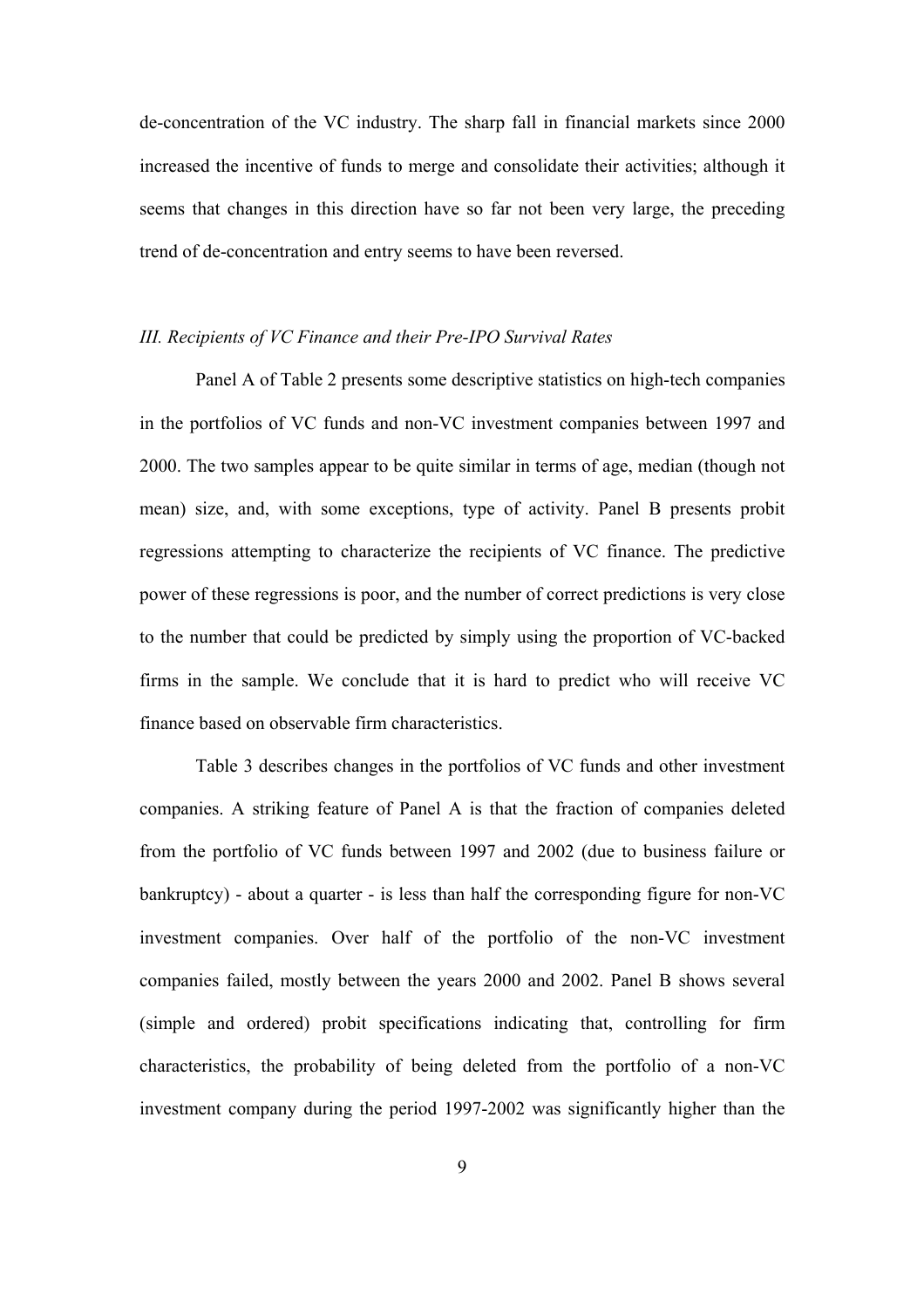probability of being deleted from the portfolio of a VC fund. In addition, the regressions show that the probability of reaching the exit stage was also higher for VC-backed firms (during the 1997-2002 period about 28 percent of the firms in the portfolio of VC funds "exited," versus slightly more than 10 percent of the non-VC backed companies in the sample).<sup>5</sup> The main conclusion from Table 3 is therefore that there is substantial evidence of higher survival rates among VC-backed firms.

For completeness' sake, we also document new companies added to the portfolios of VC and other non-VC investment companies between 2000 and 2002. We find that a large number of new start-up companies that received funding. During the difficult years of 2001 and 2002 VC funds provided finance to nearly 330 firms! We interpret this as evidence that the VC industry is very much alive despite the recession in Israel and the falling technology stock prices in the US.

#### *IV. The Post-IPO Performance of VC-backed and Other IPO's*

In this section we examine the hypothesis that the ability of VC funds to identify "cherries" is reflected in at least some measures of post-IPO performance of VC-backed firms.

### *Comparison of Valuation at the Time of the IPO*

l

 $<sup>5</sup>$  In one probit specification we also control for the "average reputation" of VC funds that finance each</sup> company. Reputation is measured as the percent of firms in the VC's portfolio that exited during the fund's life (the mean value of this variable is about 13 percent). This statistic is averaged across all funds that finance each company because the individual contributions of each fund are unknown. We find no evidence that VC fund reputation is associated with higher survival or exit rates. The results are similar (i.e. fund reputation has no effect) if reputation is measured by the size of the fund's portfolio or by its age, in both ordinary probit and ordered probit specifications. Similarly, when we introduce variables measuring the reputation of non-VC investment companies, we do not find any significant effect (not shown).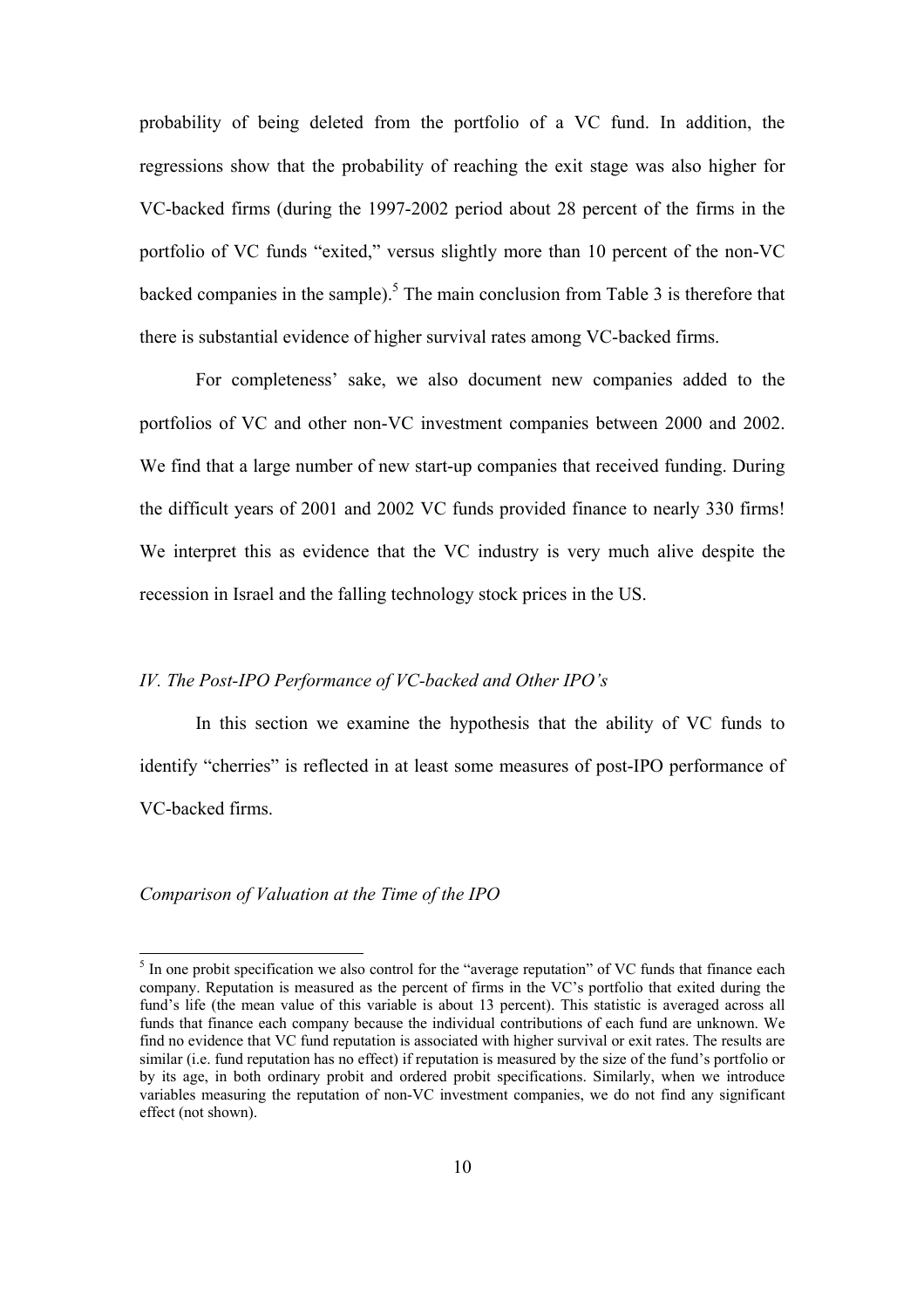We begin by investigating whether differences in quality between VC-backed and other IPO's are reflected in the valuation of companies when their shares are offered to the public. On average, VC-backed IPO's are somewhat higher valued (both in absolute terms – \$58m vs. \$43m - and in terms of market to book ratios), but these differences are far from being statistically significant. Next, we run multivariate regressions where the dependent variable is initial valuation and the right-handvariables are IPO cohort (1996-2000 boom years vs. the early years), total pre-IPO assets, and a VC-backed company dummy. The coefficient on the VC dummy is essentially zero, so that there is absolutely no evidence that VC-backed IPO's are priced differently than other issues (Table 4). The results are similar when market to book ratios are used instead of valuation.

# *Comparisons of Stock Returns for VC-backed and other IPO's*

Next, we turn to a decade-long comparison of stock returns for the first three years following the NASDAQ IPO of VC-backed and other Israeli high-tech companies. Is it the case that initial valuations did not fully anticipate the subsequent performance and VC-backed companies "surprised" investors?

To address this issue, we calculate post-IPO stock returns using two different methods described in Ritter (1991). In both methods, the excess (or abnormal) return for firm *i* in month *t* after the IPO is defined as the difference between the return on the firm's equity and the market (NASDAQ) return. More sophisticated excess return calculations relative to a (matched) "reference portfolio" (e.g. Brav and Gompers, 1997) are not feasible in our case because of the sample size and because of the absence of comparable (Israeli) firms to which Israeli IPO's in the US should be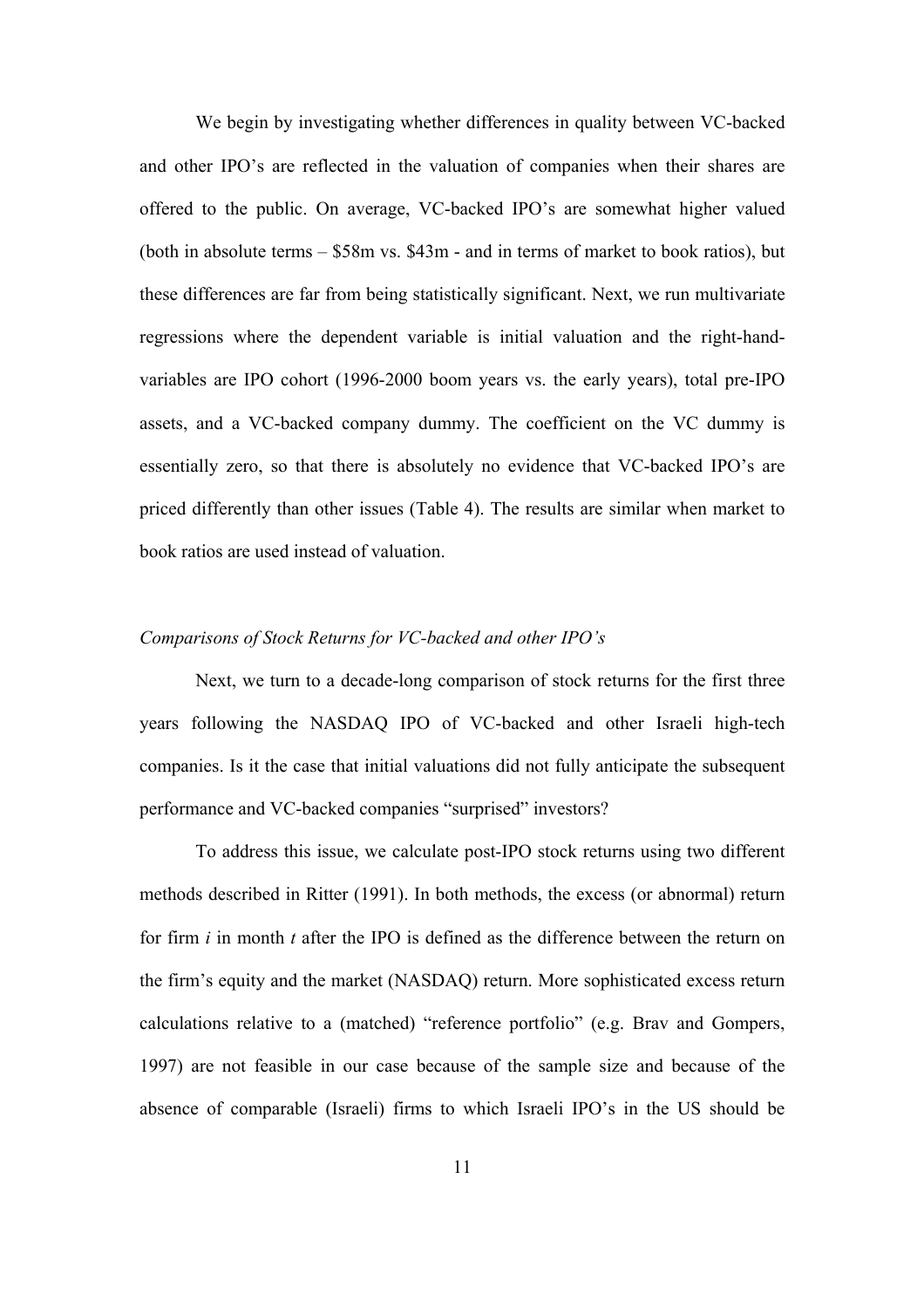compared. This is not a severe handicap, however, given that our objective is not to measure long-run excess returns in the most precise possible manner, but rather to compare the returns of venture-backed IPO's relative to non-venture backed issues. The calculations that follow ignore the return on the first day of trading, which are typically highly positive due to the well-documented phenomenon of "underpricing."

In the first approach, we calculate "buy and hold" cumulative abnormal returns for 36 months following the IPO under the assumption that the shares bought at the IPO are held for the entire period. For each company we calculate cumulative returns in excess of the NASDAQ index for a three-year period, and then calculate the (simple) mean and median returns for the sub-samples of VC and non-VC-backed IPO's.

The second calculation method proceeds as follows. Again, we begin by calculating the abnormal return for each company in every month *t*, where *t* equals 1 to 36:  $ar_{it} = r_{it} - r_{mt}$ , where  $r_{it}$  is the return on company *i*'s stock in month *t* and  $r_{mt}$  is the NASDAQ index return in the same month. We then calculate the (simple) mean (or median) abnormal return for every month *t*, AR*t*, for the sub-sample of VC-backed companies and for the sub-sample of non-VC-backed companies separately. For each of the two sub-samples we define the cumulative abnormal return, CAR*t* as the sum of the mean abnormal returns, AR*t* from month 1 to month *t.* This calculation method assumes "re-balancing" of the portfolio every month, so that gains or losses in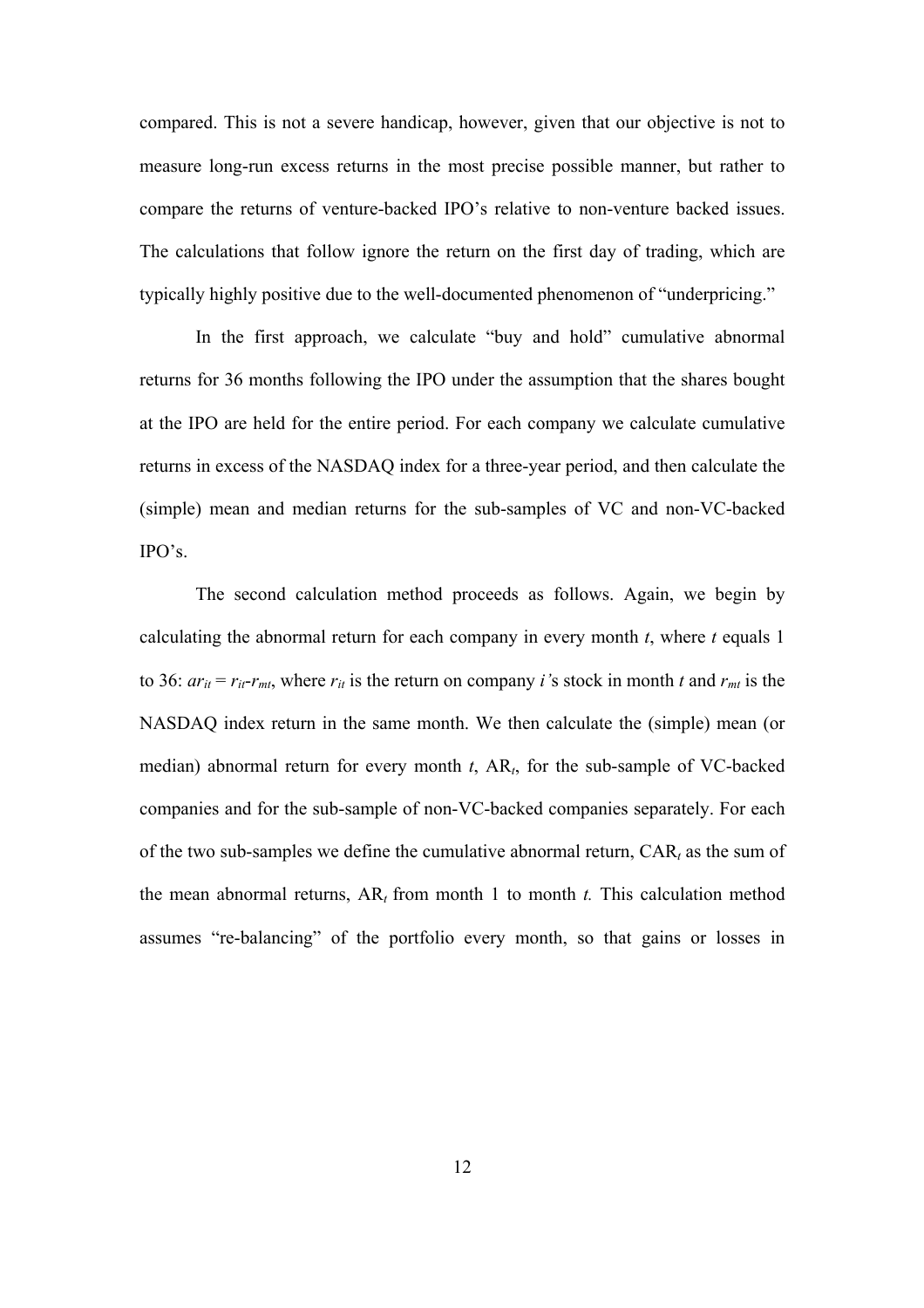previous months are ignored and each month begins with an equal investment in all IPO cohorts $6$ 

In order to test hypotheses about the CAR of VC-backed IPO's in comparison with other firms one needs to derive standard errors for the mean or median sample CAR. Although Ritter (1991) offers a method to derive the standard errors for his proposed CAR statistics, recent studies often use statistics derived through bootstrapping techniques (e.g. Hertzel et al., 2002). The use of standard errors based on bootstrapping is a way to get around the fact that the distribution of excess returns is rarely normal and typically unknown.

Table 5 and Figure 1 present the estimated cumulative excess returns (CAR) for VC-backed and other companies for 36 months according to the "buy and hold" method; the results for the second calculation method are qualitatively similar and appear in the Appendix. In line with the well-documented phenomenon of long-run under-performance of IPO shares (Ritter, 1991) the returns on both groups of issues fell far below the NASDAQ index.<sup>7</sup> More interestingly, there is little to suggest that VC-backed IPO's exhibit higher returns than other issues. According to the calculation presented in Table 5, VC-backed IPO's fared better than their non-VCbacked peers, but the variance within each sample is so high that, using Ritter's (1991) standard errors, it is impossible to reject the null hypothesis that the mean and median CAR are in fact equal. The absence of significant differences in post-IPO

l

<sup>&</sup>lt;sup>6</sup> Our calculations are based on simple means rather than on size-weighted averages. This is because of the sample size and because of the difficulty in assigning size-based weights to IPO's in different time periods.<br><sup>7</sup> Dittor

Ritter (1991) documents lower negative abnormal returns of about –30 percent over a three-year period for his sample of American IPO's. His interpretation of this phenomenon is of a "hot market" effect, whereby firms schedule their IPO's in a period when demand is particularly high, and investors are perhaps "over-optimistic."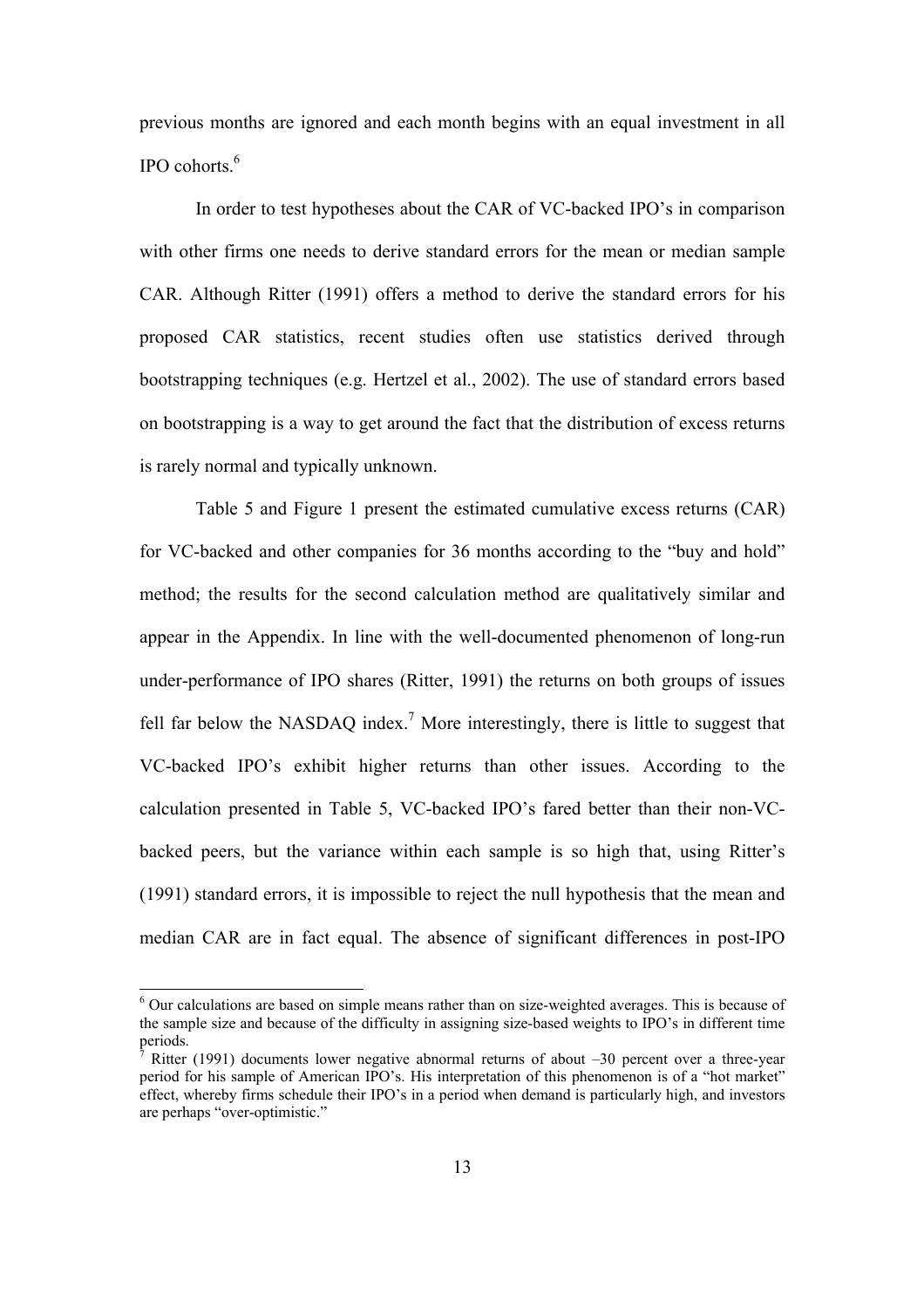stock returns between VC-backed and other IPO's is corroborated also by the second CAR calculation (see Appendix).

To verify the robustness of this finding we repeat the analysis using bootstrapped standard errors to gauge the significance of the difference in mean stock returns between VC-backed and non-VC-backed issues. The calculation of standard errors using bootstrapping is based on drawing 1000 samples of VC-backed and non-VC-backed IPO's (with replacement) and calculating the likelihood that the observed difference in the mean 36-month CAR between the two sub-samples is "unusually high" (see Efron and Tibshirani, 1993, for technical details). The results are displayed graphically in Figure 2. It is impossible to reject the hypothesis that the mean CAR is in fact equal for VC-backed and other IPO's (the *p*-value is 0.15); The actual difference in mean CAR between the two samples is close to the center of the distribution of the differences in the  $1000$  draws.<sup>8</sup>

We now turn to the issue of clustering of IPO's in certain time periods. First, we divide our IPO sample into two cohorts, the first half of the 1990s and the "boom years" (1996-2000). This is because the incentives and ability of VC funds to pick successful companies may have been different in the early 1990's and in the hot market of the second half of the decade. Although Israeli IPO's on NASDAQ fared worse relative to the index in the boom years, we find that the performance of VCbacked IPO's during both periods was very similar to that of non-VC-backed IPO's (Figure 3). The differences are not statistically significant at conventional levels and

l

<sup>&</sup>lt;sup>8</sup> Mitchell and Stafford (2000) argue that conventional measures of statistical significance are often overstated because of "clustering" - the fact that observations which belong to the same cohort or industry share some common features and are therefore not truly independent. They propose a solution – comparisons of calendar-time portfolios of firms - that is not feasible for our small sample. However, if, as they argue, the bootstrapped standard errors we calculate may be too small, the correct *p*-value for the difference between VC-backed and other IPO's is even smaller than the figure reported above.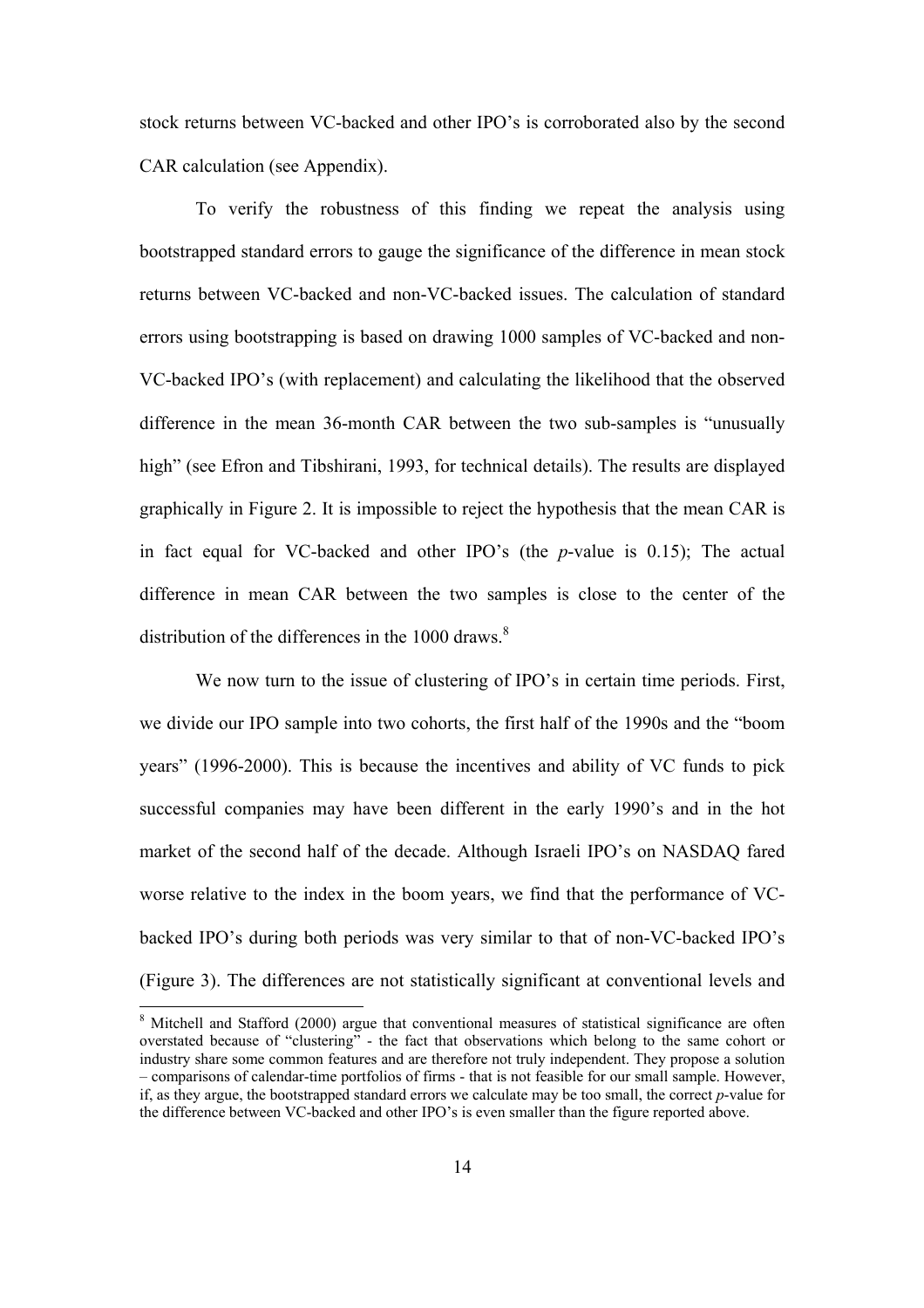neither are the differences in medians.

l

Next, Table 6 presents regression results where the dependent variable is each firm's cumulative abnormal return during the 36-month period following its IPO. Right-hand-side variables include controls for industry, cohort and, in some specifications, age and firm size (assets) at the time of the IPO. $9$  Even after controlling for these observable characteristics, there is still no difference between the returns of VC-backed and other IPO's.

Finally, the last column of Table 6 displays a regression specification that takes into account the fact that Tables 5 and 6 are based on "survivors" only, i.e. on firms that "made it" to the IPO stage. This specification is designed to address the possibility that reconstructing the original distributions of VC-backed and other companies might change our impressions on the relative performance of the two types of firms and on the impact of VC's on post-issue performance. Using the (simple) probit regression in Table 3B, which explains the likelihood of survival until the exit stage, we generate for each firm a propensity score (ranging between zero and one) and an inverse Mills ratio. These should be treated with caution; only 26 of the 89 IPO's in our sample (with IPO dates are between 1997 and 2000) are included in the probit regression (see footnote 4). For the other firms, propensity scores and Mills ratios are "fitted values" derived from the coefficients in Table 3B. The regression results with the propensity score (shown) and the inverse Mills ratio (not shown) corrections for sample selection remain unchanged. We conclude that, even after correcting for the possibility that the sample of firms that reached the IPO stage is

<sup>&</sup>lt;sup>9</sup> We control for age because VC-backed IPO's tend to be relatively young when they go public (with a mean age of about 8 years) in comparison with non-VC backed companies (where the average age at the time of listing is 11.6 years) – a statistically significant difference.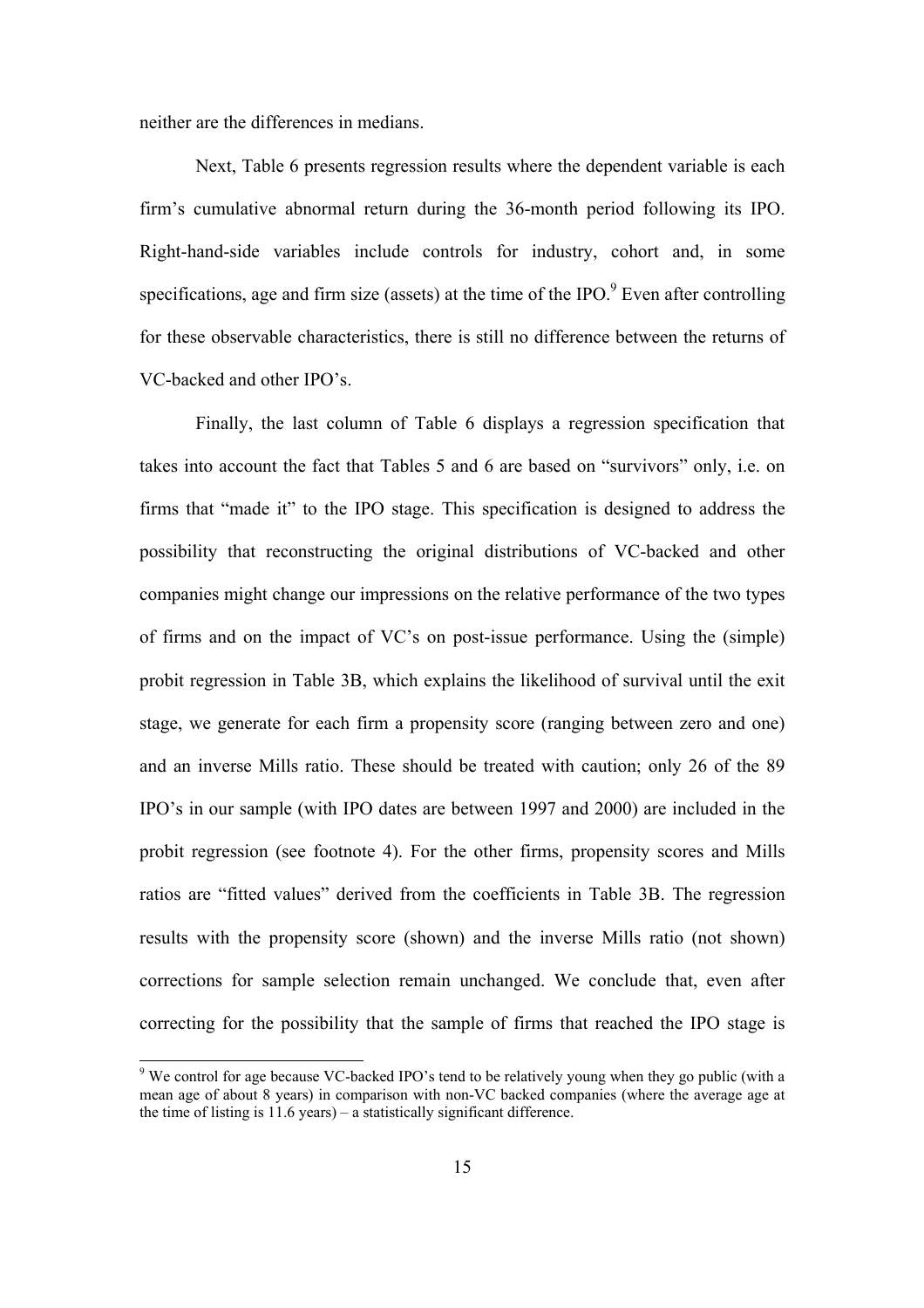non-random, there is still no evidence that VC finance is associated with superior stock returns $10$ 

#### *Comparisons of Risk and Return Distributions*

l

 Our estimates so far have detected no systematic differences in long-run mean and median stock returns between VC-backed and other IPO's. We now examine whether the entire distribution of post-IPO stock returns is different for the two subsamples. Figure 4, which portrays the distribution of returns for the two sub-samples, suggests that the distributions are very similar. More formally, we conduct a test for the equality of the variances of the two sub-samples and cannot reject the hypothesis that the two are equal. Furthermore, stochastic dominance tests (Kolmogorov-Smirnov test of equality of distributions, and Wilcoxon (sum-of-ranks) test) strongly suggest equality of the two distributions: the *p*-values associated with the tests are 0.44 and 0.26, respectively. Finally, we also use bootstrapped standard errors to compare the two distributions, and again, find no statistically significant difference between them – the *p*-value associated with this test is about 0.5 (see Efron and Tibshirani, 1993, Chapter 16). We conclude that stock returns on VC-backed IPO's and other high-technology issues are drawn from a similar distribution. This is despite the finding that the rate of survival (the probability of reaching the IPO stage) is higher among VC-backed firms, an issue to which we will return below.

<sup>&</sup>lt;sup>10</sup> Another regression specification that we examine includes interaction terms between the IPO cohort and all the explanatory variables. The results (not shown) do not suggest any significant changes between the early 1990s and the later years (the only exception is the coefficient on the health and life science industry that becomes negative in the later years).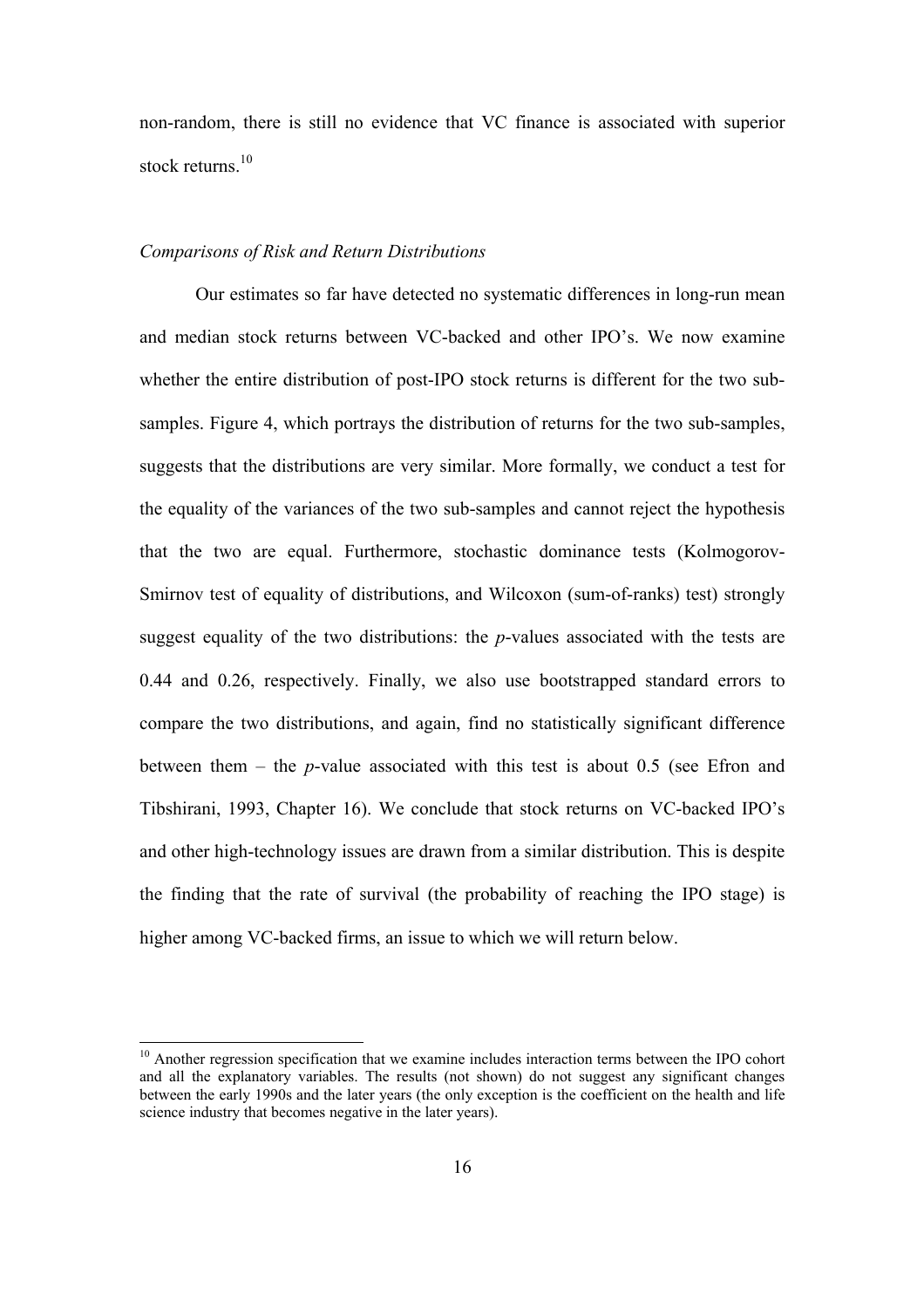It is impossible to assess the relative return on VC-backed IPO's without investigating risk as well. First, we examine the standard deviation of the monthly abnormal returns for each firm, and find no difference in this measure of volatility between VC-backed and other IPO's. *Betas* for VC-backed companies are slightly higher than for other IPO's (about 1.1. relative to 0.9, and this difference is statistically significant), so that there is no reason to suspect that VC-backed issues are superior in that they offer lower risk than other technology IPO's.

### *Accounting Measures of Post-issue Performance Sample Selection Issues*

Turning to accounting measures of post-issue performance, Table 7 suggests that there are virtually no statistically significant differences between VC-backed IPO's and other firms in commonly used measures of profitability (ROA, net profits to assets, and pre-tax profits to assets). Mean asset growth rates are much higher on average for VC-backed IPO's, but as in the case of initial valuations, the variance within each sub-sample is high. (The difference in growth rate is significant only at the 10.5 percent level). $^{11}$ 

#### *V. Discussion and Concluding Remarks*

l

 The contribution of VC finance to the development of high-tech industries has been the subject of a large and growing literature. The present study argues that much of the contribution of venture capitalists is in evidence in pre-IPO survival rates, not

 $11$  (a) Data limitations reduce the sample size in some of the rows of Table 7. The results on post-IPO stock returns (the absence of a significant difference between VC-backed and other issues) hold for each of the sub-samples used in this table. (b) Table 7 displays means; the absence of significant differences remains unchanged when medians are used instead. (c) One measure of post-IPO performance that we do not address here is the failure or bankruptcy rate. This is simply because none of the companies within our sample went bankrupt during the three years following its IPO.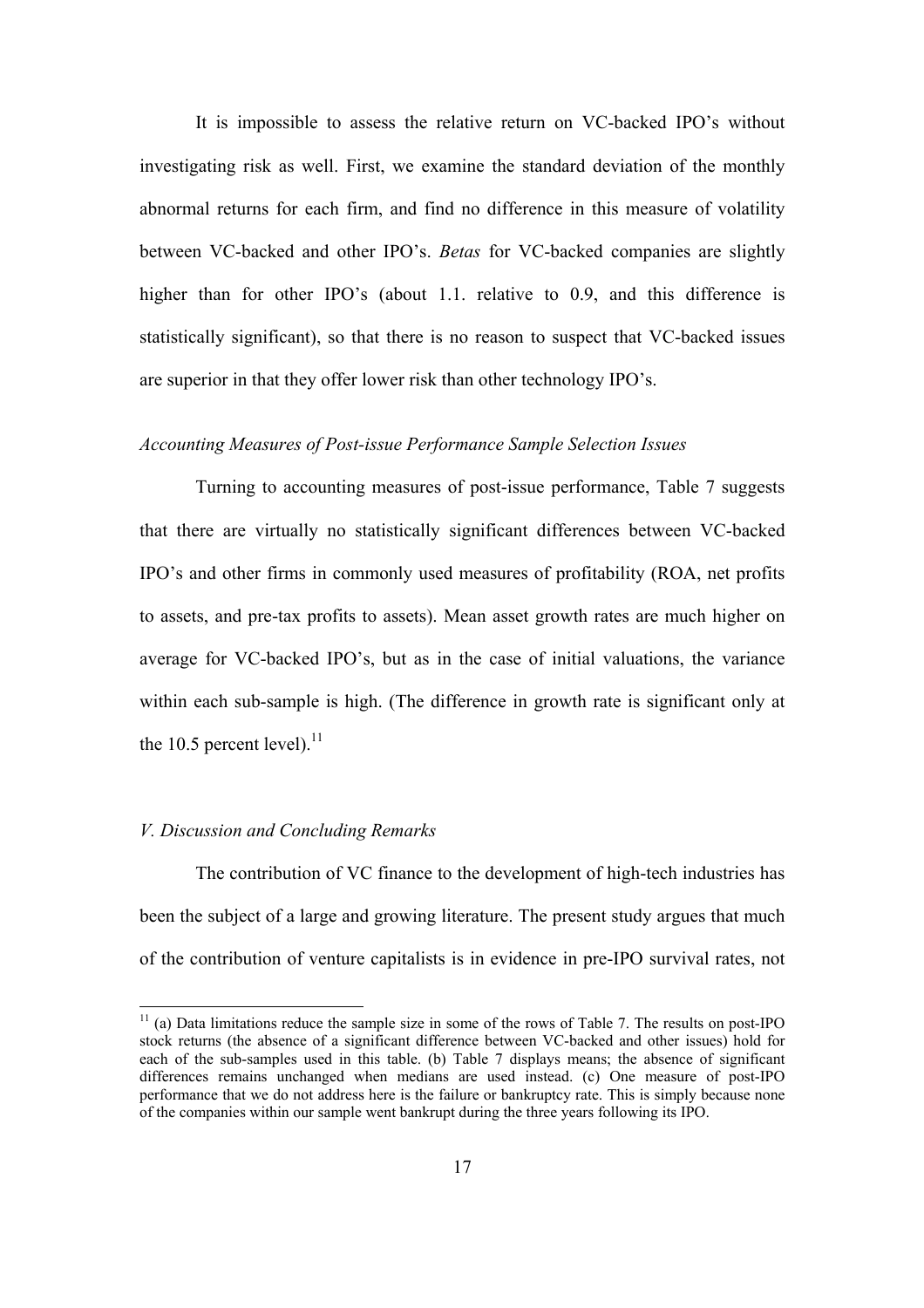in post-IPO performance. One way to interpret this result is by imagining a "childhood disease" with a mortality rate that affects young high-tech firms of *all* types between their inception and the time of their IPO. Our interpretation of the results in this study is that monitoring and support by VC's lower this mortality rate.<sup>12</sup> To the extent that young high-tech companies are an ex-ante positive NPV investment, this constitutes a contribution of the VC industry to economic growth.

#### **References**

l

Avnimelech, G. and M. Teubal (2004a), "Venture Capital Policy in Israel: A Comparative Analysis and Lessons for Other Countries," in A. Bartzokas and S. Mani (eds.), *Financial Systems, Corporate Investment in Innovation, and Venture Capital*  (Cheltenham, Elgar Press).

Avnimelech, G. and M. Teubal (2004b), "Venture Capital – Startup Co-evolution and the Emergence and Development of Israel's New High Tech Cluster, Part 1: Macroeconomic and Industry Analysis," *Economics of Innovation and New Technology*, Vol. 13, pp. 33-60.

Ber, H. (2003), "Is Venture Capital Special? Empirical Evidence from a Governmentinitiated Venture Capital Market," *Economic Quarterly* (Hebrew), Vol. 50, pp. 129- 161.

Blass, A. and Y. Yafeh (2001), "Vagabond Shoes Longing to Stray: Why Foreign Firms List in the United States," *Journal of Banking and Finance*, Vol. 25, pp. 555- 572.

Bottazzi, L. and M. Da Rin (2002), "Venture Capital in Europe and the Financing of European Innovative Firms," *Economic Policy*, Vol. 17, pp. 229-269.

 $12$  Some alternative explanations for our findings are possible. For example, VC funds may select firms with high survival rates that do not offer higher stock returns or accounting profitability if they make it to the IPO stage. If this is the case, it may be possible to argue that the VC industry contributes nothing at all – it only identifies firms that would have survived in any case. Our main point, however, remains valid: to the extent that VC funds do contribute to economic growth, they are likely to do so in reducing mortality rates, rather than in picking winners. The interpretation we offer implies that VC funds reduce mortality rates among client firms of all types, not just among the very best (or worst) companies. This is quite likely, because ranking new companies in innovative fields may be extremely difficult.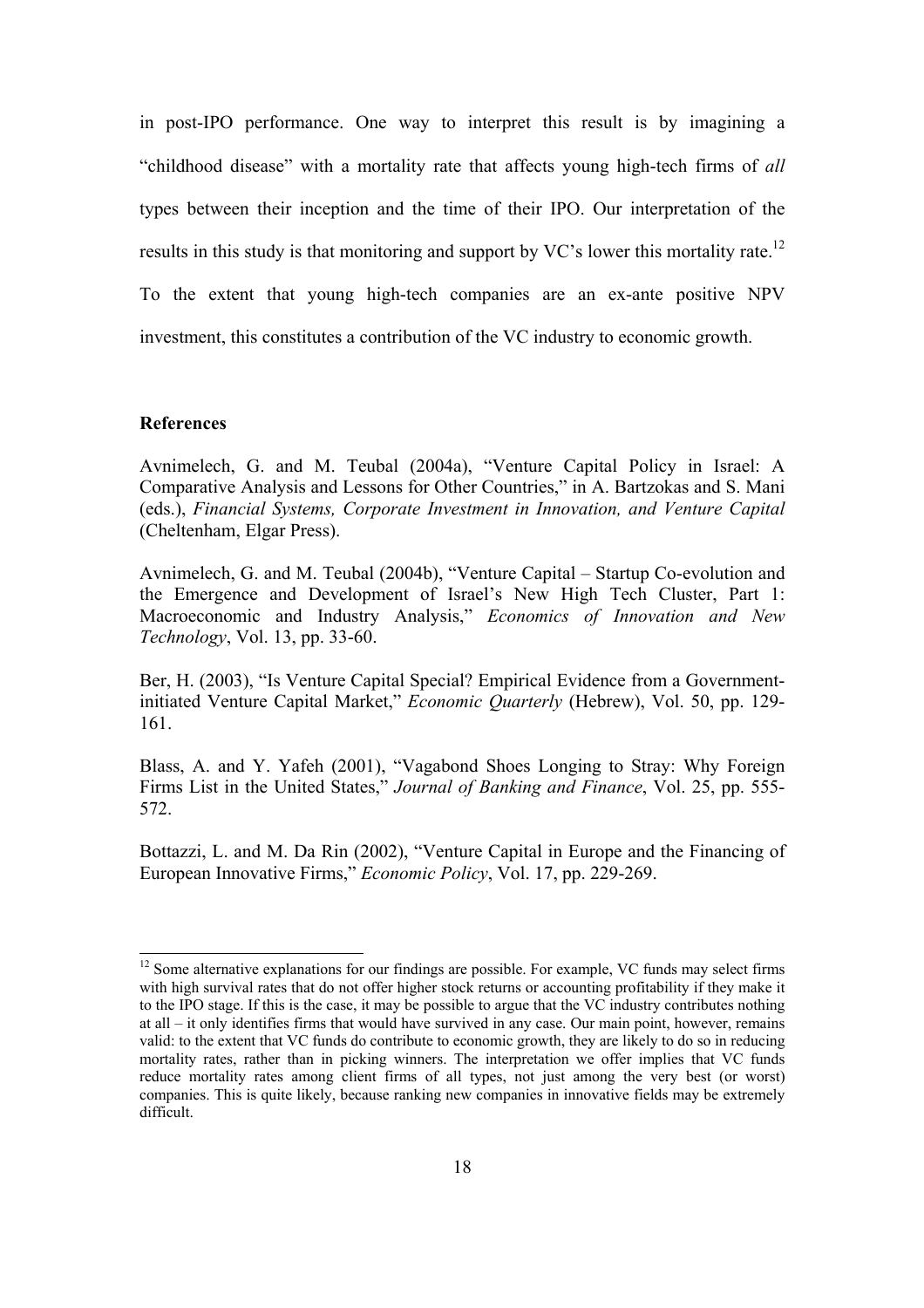Brav, A. and P. Gompers (1997), "Myth or Reality? The Long-run Underperformance of Initial Public Offerings: Evidence from Venture and Nonventure Capital-backed Companies," *Journal of Finance*, Vol. 52, pp. 1791-1821.

Efron, B. and R. Tibshirani (1993), *An Introduction to the Bootstrap* (New York, Chapman and Hall).

Engel, D. and M. Keilbach (2002), "Firm Level Implications of Early Stage Venture Capital Investment - An Empirical Investigation," ZEW Discussion Paper No. 02-82.

Gompers, P. and J. Lerner (1999), *The Venture Capital Cycle* (Cambridge, MA, MIT Press).

Gompers, P. and J. Lerner (2001), "The Venture Capital Revolution," *Journal of Economic Perspectives*, Vol. 15, pp. 145-168.

Hellman, T. (1998), "The Allocation of Control Rights in VC Contracts," *RAND Journal of Economics*, Vol. 29, pp. 57-76.

Hellman, T. and M. Puri (2000), "The Interaction between Product Market and Financing Strategy: The Role of Venture Capital," *Review of Financial Studies*, Vol. 13, pp. 959-984.

Hertzel, M., M. Lemmon, J. Linck, and L. Rees (2002), "Long-run Performance Following Private Placements of Equity," *Journal of Finance*, Vol. 57, pp. 2595- 2617.

Jain, B. and O. Kini (1995), "Venture Capitalist Participation and the Post-issue Operating Performance of IPO Firms," *Managerial and Decision Economics*, Vol. 16, pp. 593-606.

Jain, B. and O. Kini (1999), "The Life Cycle of Initial Public Offering Firms," *Journal of Business, Finance and Accounting*, Vol. 26, pp. 1281-1307.

Jain, B. and O. Kini (2000), "Does the Presence of Venture Capitalists Improve the Survival Profile of IPO Firms?" *Journal of Business, Finance and Accounting*, Vol. 27, pp. 1139-1176.

Kaplan, S. and P. Stromberg (2003), "Financial Contracting Theory Meets the Real World: An Empirical Analysis of Venture Capital Contracts," *Review of Economic Studies*, Vol. 70, pp. 281-316.

Lerner, J. and S. Kortum (2000), "Assessing the Contribution of Venture Capital to Innovation," *RAND Journal of Economics*, Vol. 31, pp. 674-692.

Mannigart, S. (2003), "Post-investment Evolution of Belgian Venture Capital Backed Companies: An Empirical Study," unpublished manuscript, University of Gent.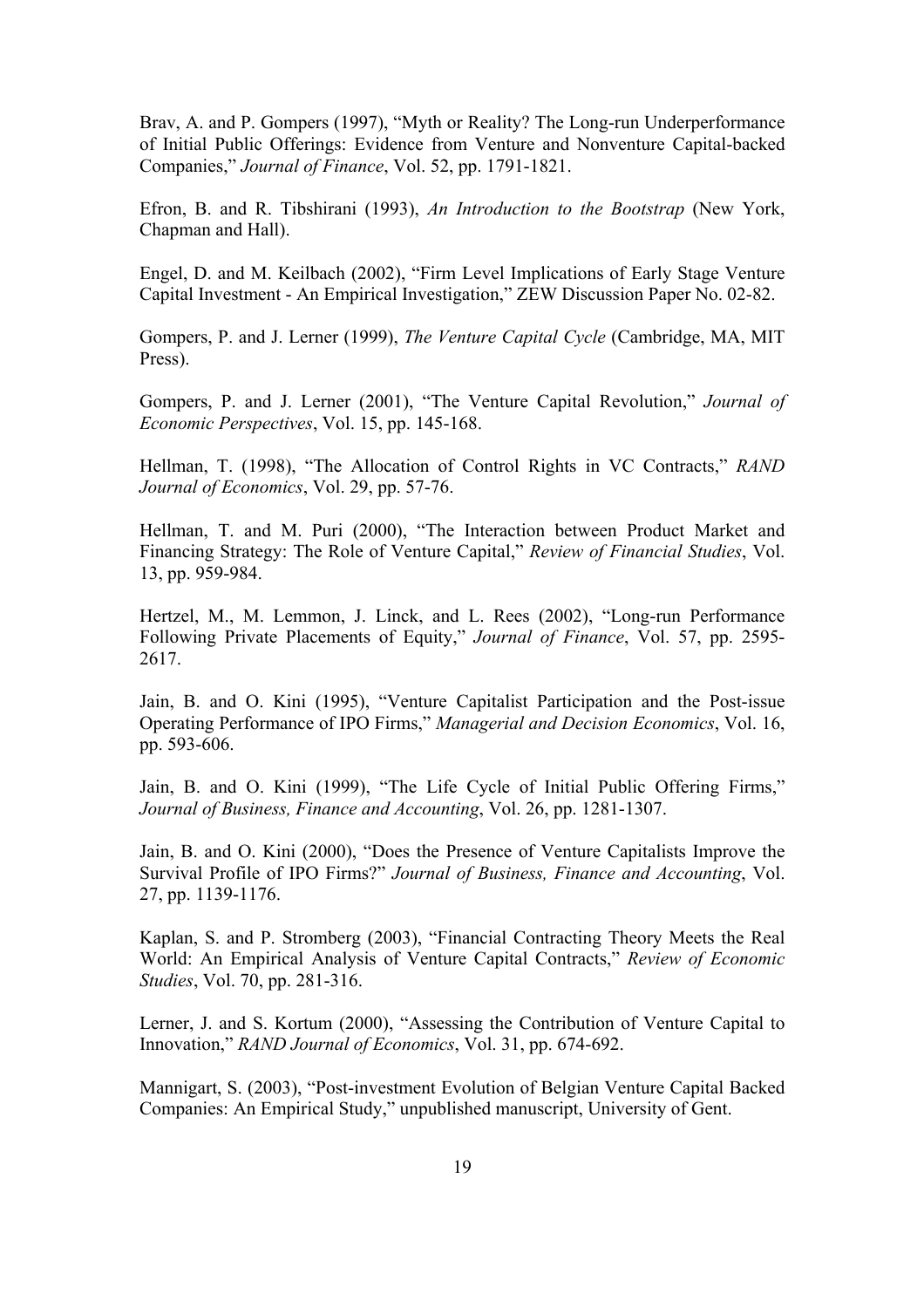Mayer, C., K. Schoors, and Y. Yafeh (2004), "Sources of Funds and Investment Strategies of Venture Capital Funds: Evidence from Germany, Israel, Japan and the UK," forthcoming, *Journal of Corporate Finance*.

Mitchell, M. and E. Stafford (2000), "Managerial Decisions and Long-Term Stock Performance," *Journal of Business*, Vol. 73, pp. 287-329.

Ritter, J. (1991), "The Long-run Performance of Initial Public Offerings," *Journal of Finance*, Vol. 46, pp. 3-27.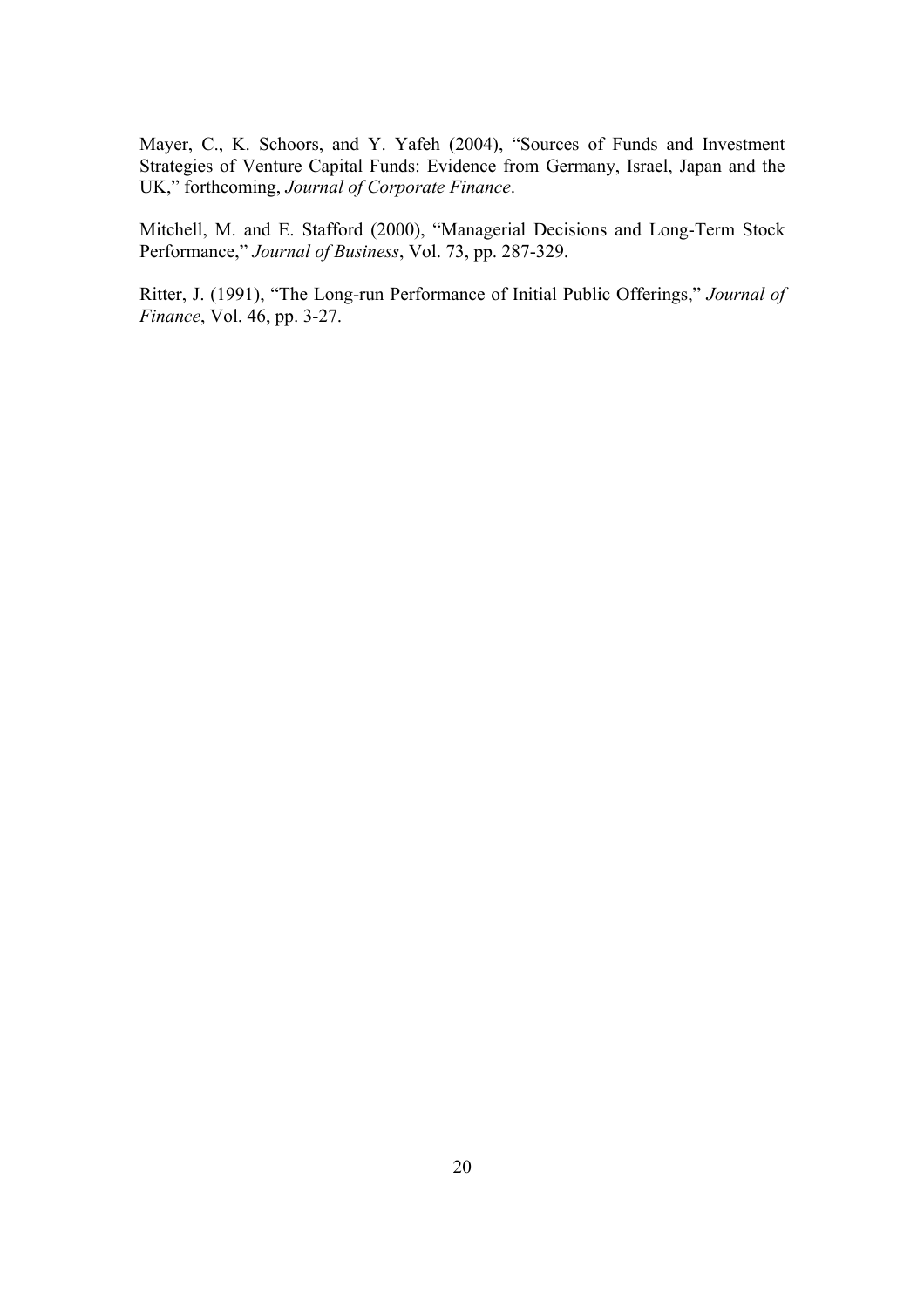|                       | 1997    | 2000  | 2002   |
|-----------------------|---------|-------|--------|
| Number of             | 58      | 101   | 135    |
| VC funds              |         |       |        |
| Total<br>of<br>amount | 1,674.7 | 5,084 | 10,575 |
| capital managed by    |         |       |        |
| VC funds (million \$) |         |       |        |
| The share of capital  | 36.2    | 24.8  | 27.1   |
| managed by the 5      |         |       |        |
| largest funds $(\% )$ |         |       |        |
| The share of capital  | 51.0    | 36.3  | 37.7   |
| managed by the 10     |         |       |        |
| largest funds $(\% )$ |         |       |        |
| Herfindahl Index      | 0.039   | 0.027 | 0.025  |
| Number of<br>new      |         | 63    | 48     |
| funds                 |         |       |        |
| Number of closed      |         | 20    | 14     |
| funds                 |         |       |        |

# **Industrial Organization of the VC Industry over Time: Basic Statistics**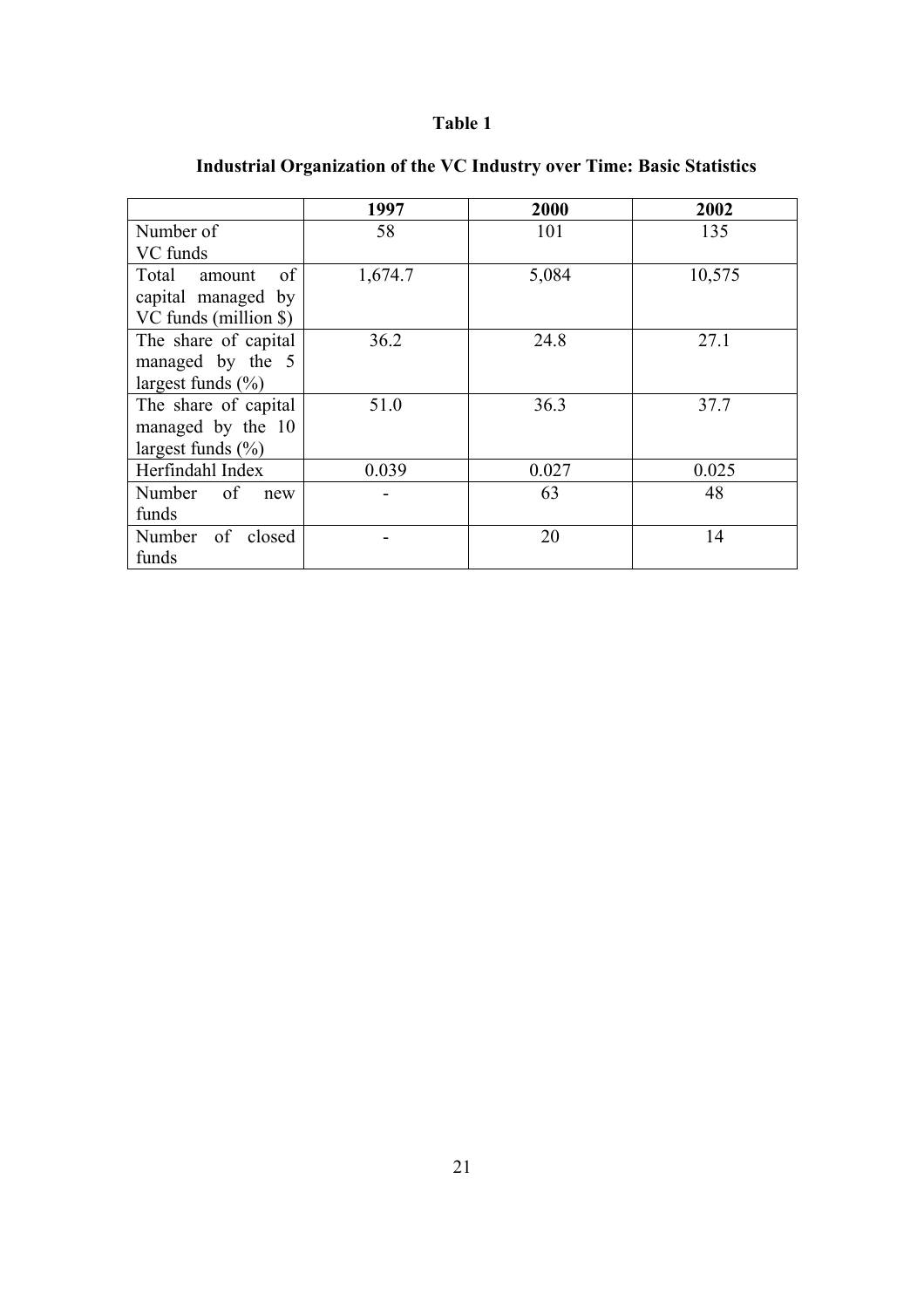The sample in both panels of consists of the entire population of companies included in the portfolios of VC funds and other investment companies at any time between 1997 and 2000. Age and the number of employees refer to the year 2000.

## **Panel A: High-tech Firms in the Portfolios of VC Funds and Non-VC Investment Companies**

|                                  | <b>VC</b> funds | <b>Non-VC</b> Investment |
|----------------------------------|-----------------|--------------------------|
|                                  |                 | <b>Companies</b>         |
| Firms in Portfolio               | 492             | 169                      |
| Average Age                      | 7.9             | 7.1                      |
| Median Age                       | 7.0             | 5.0                      |
| No. of employees (avg.)          | 63.8            | 146.6                    |
| No. of employees (median)        | 30.0            | 20.0                     |
| Distribution by Industry $(\% )$ |                 |                          |
| Software and Computers           | 38%             | 49%                      |
| Communication                    | <b>22%</b>      | 18%                      |
| Other Technology                 | 15%             | 16%                      |
| Healthcare and Life Science      | 21%             | 12%                      |
| Other Non-Technology             | 3%              | $5\%$                    |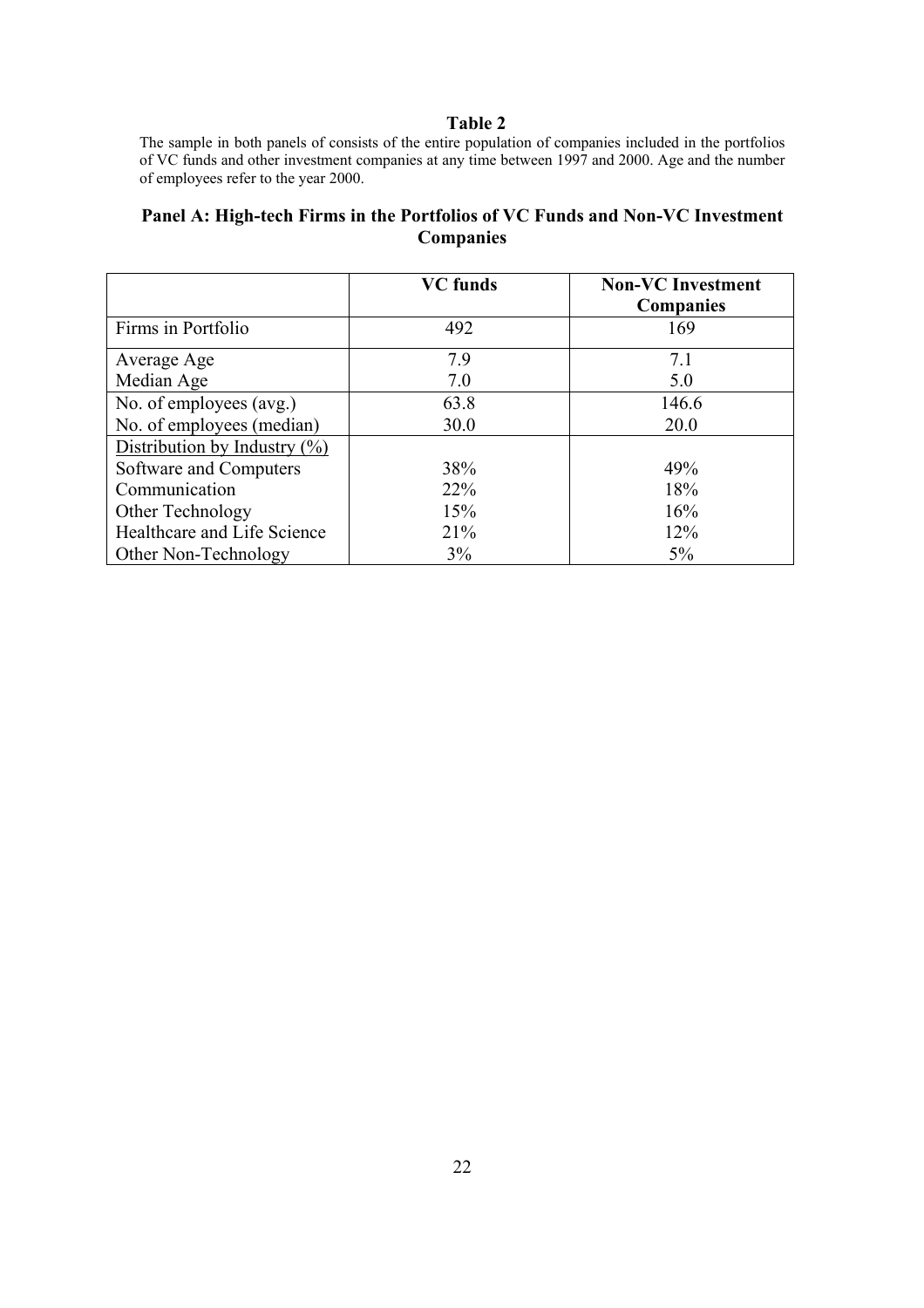# **Panel B: Probit Regressions: Who is Included in the Portfolio of VC Funds?**

The dependent variable takes the value one if a firm received VC finance and zero if a firm was financed otherwise. The omitted industry is "non-technological industries." Standard errors appear in parentheses. \*\* and \* denote statistical significance at the 5 and 10 percent levels, respectively.

|                      | <b>VC</b> |
|----------------------|-----------|
| Constant             | Yes       |
| Age                  | $0.02**$  |
|                      | (0.01)    |
| Software and         | 0.24      |
| Computers            | (0.27)    |
| Communication        | $0.50*$   |
|                      | (0.28)    |
| Other Technology     | 0.27      |
|                      | (0.28)    |
| Healthcare and Life  | $0.70**$  |
| Science              | (0.29)    |
| McFadden's R-squared | 0.02      |
| N                    | 661       |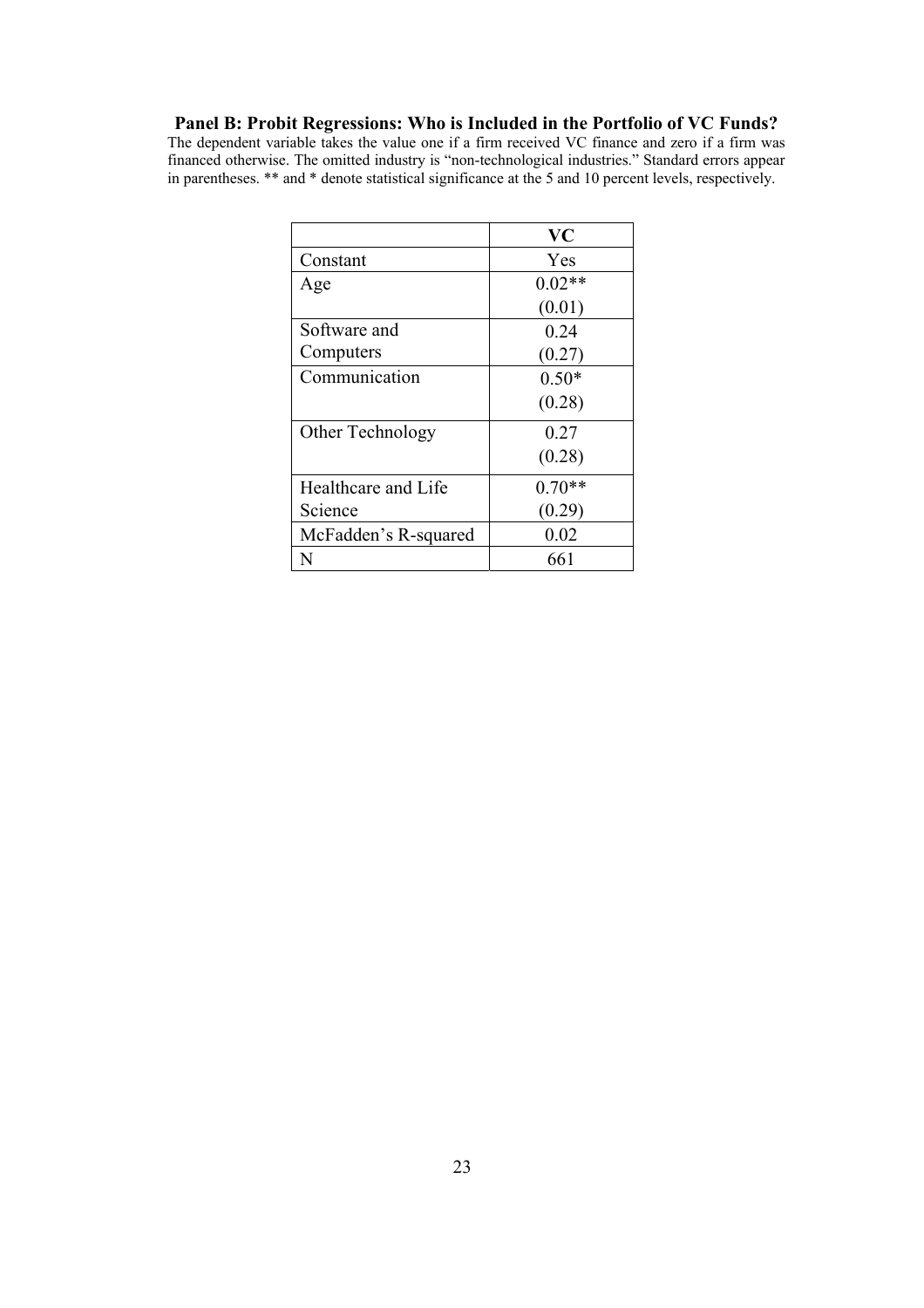# **Table 3 Changes in the Portfolios of VC Funds and Other Investment Companies 1997 - 2002**

|                                                                                                                           | <b>VC</b> funds      | <b>Non-VC</b> Investment<br><b>Companies</b> |
|---------------------------------------------------------------------------------------------------------------------------|----------------------|----------------------------------------------|
| Deleted from the portfolio                                                                                                | 26.0%                | 49%                                          |
| $\frac{6}{6}$ relative to the total number<br>of firms included in the<br>portfolio at any time between<br>1997 and 2000) | $(127 \text{ Obs.})$ | $(83 \text{ Obs.})$                          |
| Average age                                                                                                               | 7.6                  | 7.3                                          |
| Median age                                                                                                                | 6.0                  | 5.0                                          |
| No. of employees (avg.)                                                                                                   | 45.9                 | 82.7                                         |
| No. of employees (median)                                                                                                 | 20.4                 | 15.0                                         |
| Distribution of deleted firms<br>by industry $(\% )$                                                                      |                      |                                              |
| Software and Computers                                                                                                    | 49%                  | 49%                                          |
| Communication                                                                                                             | 21%                  | 18%                                          |
| Other Technology                                                                                                          | 9%                   | 13%                                          |
| Healthcare and Life Science                                                                                               | 18%                  | 10%                                          |
| Other Non-Technology                                                                                                      | $4\%$                | 10%                                          |

# **Panel A: Firms Deleted from the Portfolio**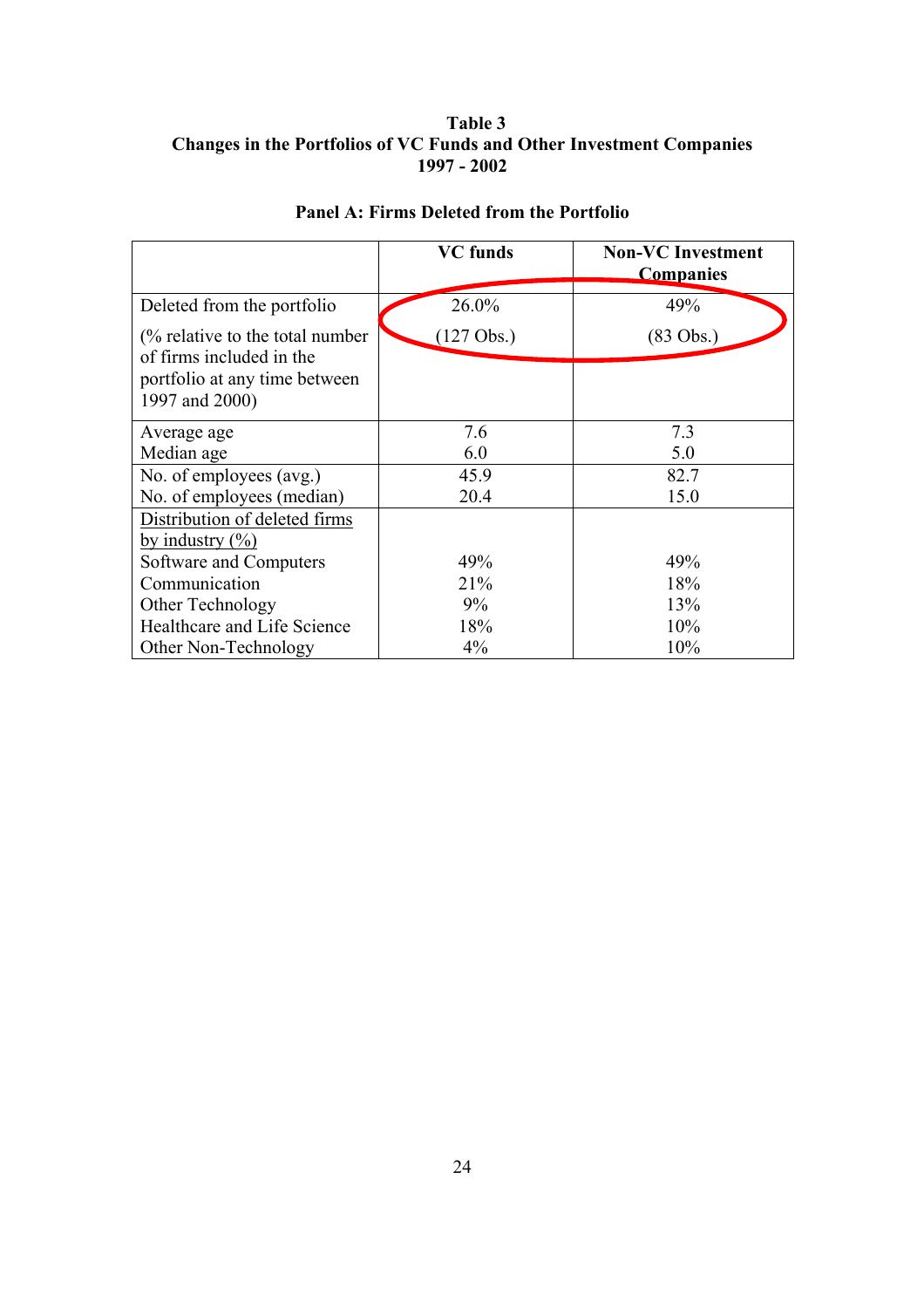#### **Panel B: Probit Regressions Estimating the Survival Rates**

#### **VC-backed and Other High-tech Firms**

The sample in this panel consists of the entire population of innovative companies included in the portfolios of VC funds and non-VC investment companies at any time between 1997 and 2000. The first three columns display probit regressions: The dependent variable "FAIL" takes the value one if a firm failed (was deleted from the portfolio) by 2002, and zero otherwise. The dependent variable EXIT takes the value one if a firm has made an exit during the same 1997-2002 period (IPO, sale, or merger), and zero otherwise. VC reputation is measured as the percent of companies in the VC's portfolio that have made an exit, and this variable is averaged across all VC funds that financed the company and equals zero for non-VC backed firms (see also footnote 5). The last column displays an ordered probit regression, where the dependent variable equals zero if the company failed, one if it is still in the VC's portfolio (and no form of exit has taken place), and two if the firm has made an exit. In all regressions, VC equals one for VC-backed companies, AGE is years from foundation, and the omitted sector is "non-technological industries." Standard errors appear in parentheses. \*\* and \* denote statistical significance at the 5 and 10 percent levels, respectively.

|                           | <b>FAIL</b> | <b>EXIT</b> | <b>EXIT</b> | <b>Ordered</b> |
|---------------------------|-------------|-------------|-------------|----------------|
|                           |             |             |             | <b>Probit</b>  |
|                           | (1)         | (2)         | (3)         | (4)            |
| Constant                  | Yes         | Yes         | Yes         | N/A            |
| <b>VC</b>                 | $-0.62**$   | 1.48**      | $1.50**$    | $0.64**$       |
|                           | (0.11)      | (0.31)      | (0.32)      | (0.10)         |
| <b>VC</b> Reputation      |             |             | $-0.10$     |                |
|                           |             |             | (0.67)      |                |
| Age                       | $-0.003$    | $0.14**$    | $0.14**$    | $0.04**$       |
|                           | (0.009)     | (0.02)      | (0.02)      | (0.01)         |
| Software and Computers    | $-0.45*$    | 0.65        | 0.65        | 0.46           |
|                           | (0.27)      | (0.54)      | (0.54)      | (0.24)         |
| Communication             | $-0.64**$   | $1.00*$     | $1.00*$     | $0.67**$       |
|                           | (0.28)      | (0.56)      | (0.56)      | (0.25)         |
| Other Technology          | $-0.83**$   | 0.32        | 0.32        | $0.57**$       |
|                           | (0.29)      | (0.57)      | (0.59)      | (0.26)         |
| Life<br>Healthcare<br>and | $-0.70**$   | $-0.43$     | $-0.43$     | 0.36           |
| Sciences                  | (0.29)      | (0.59)      | (0.59)      | (0.26)         |
| McFadden's R-squared      | 0.053       | 0.14        | 0.14        | 0.054          |
| for columns $1-3$ ;       |             |             |             |                |
| LR index (Pseudo R-       |             |             |             |                |
| squared) for column 4     |             |             |             |                |
| N                         | 661         | 661         | 661         | 661            |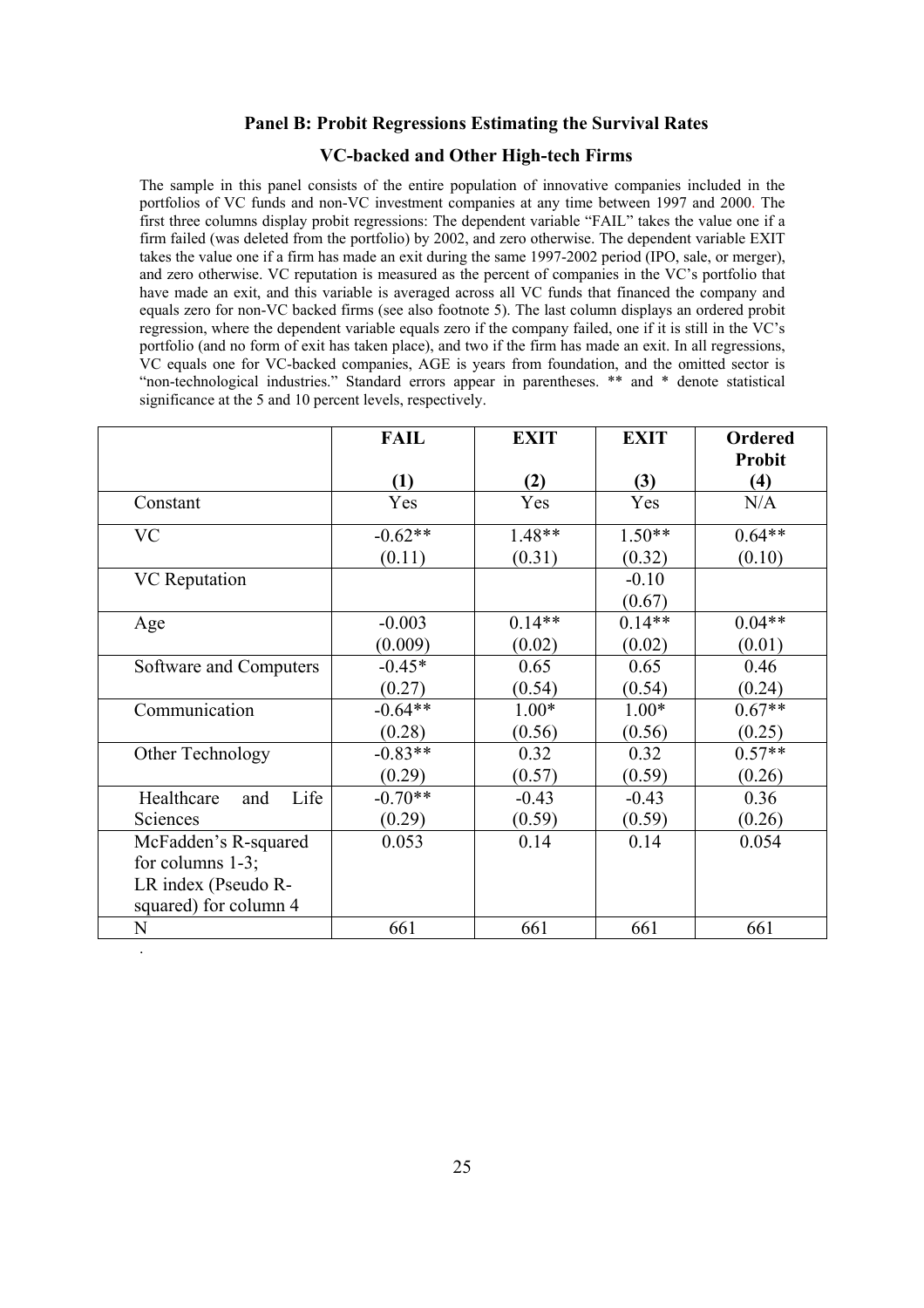# **Initial Valuation Regressions**

OLS regressions, where the dependent variable is the initial valuation (market value at the end of the first day of trading). Data on pre-IPO assets is available for 75 of the 89 IPO's in our sample. VC equals one for VC-backed companies. The omitted sector is "non-technological industries." Robust standard errors appear in parentheses. \*\* and \* denote statistical significance at the 5 and 10 percent levels, respectively.

|                             | <b>Initial Valuation</b> | <b>Initial Valuation</b> |
|-----------------------------|--------------------------|--------------------------|
| Constant                    | Yes                      | Yes                      |
| <b>VC</b>                   | 0.85                     | $-2.50$                  |
|                             | (10.75)                  | (10.58)                  |
| Age at the time of IPO      | $-2.17$                  | $-1.94$                  |
|                             | (1.73)                   | (1.74)                   |
| Pre-IPO Assets              | $0.55**$                 | $0.53**$                 |
|                             | (0.26)                   | (0.26)                   |
| Dummy for 1996-00 IPO's     | 36.98**                  | 33.97**                  |
|                             | (13.58)                  | (12.79)                  |
| Software and Computers      |                          | $-1.39$                  |
|                             |                          | (17.32)                  |
| Communication               |                          | 21.73                    |
|                             |                          | (20.37)                  |
| Other Technology            |                          | $-4.62$                  |
|                             |                          | (22.20)                  |
| Healthcare and Life Science |                          | $-8.56$                  |
|                             |                          | (22.32)                  |
| R-squared                   | 0.47                     | 0.48                     |
| N                           | 75                       | 75                       |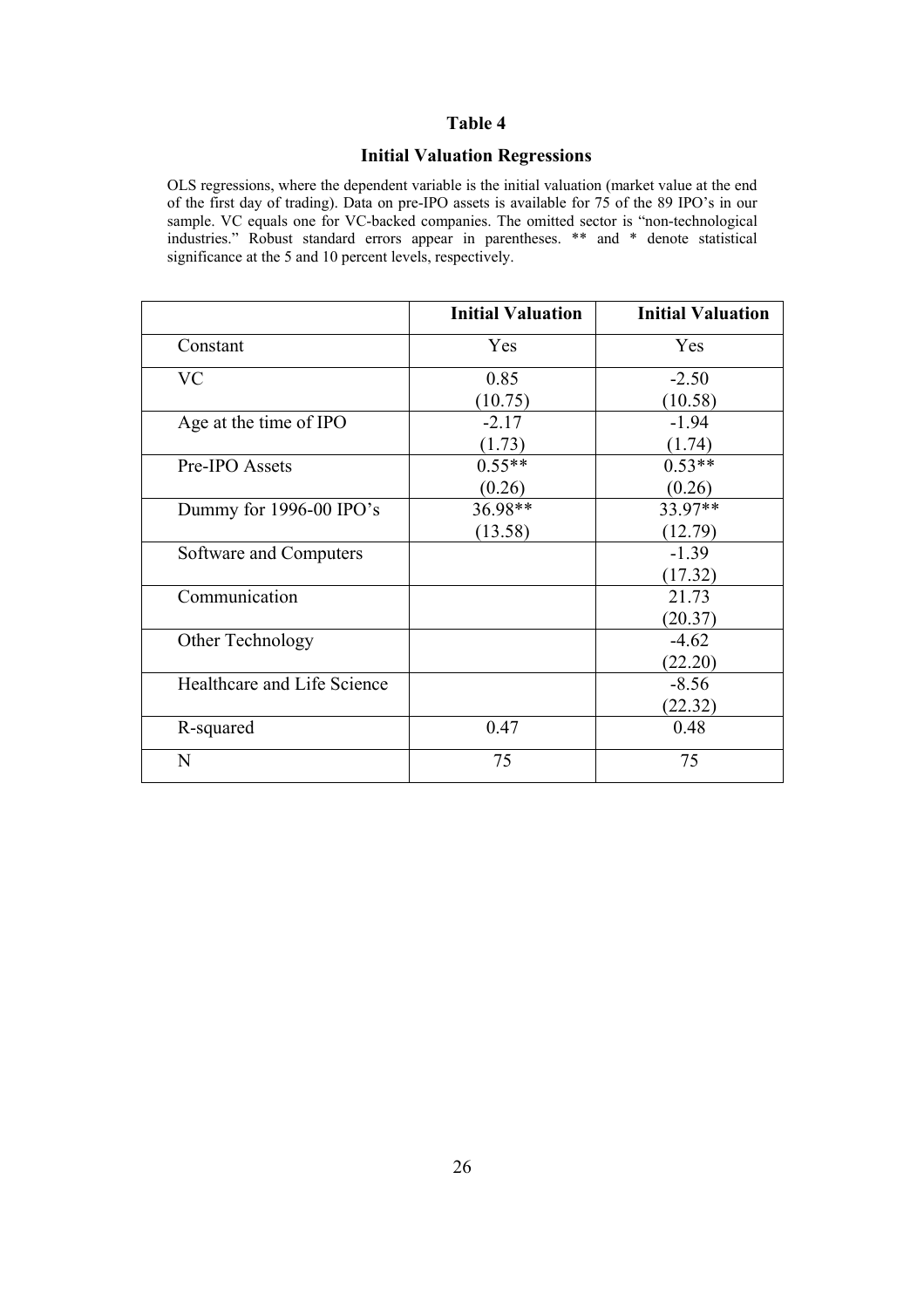# **Long-run Post-IPO Stock Returns for VC-backed and Other IPO's**

# **"Buy and Hold" Cumulative Excess Returns over the NASDAQ Index**

# **Means and Medians for the Whole Sample**

Number of observations for each month: VC-backed = 51, Non-VC-backed=38. None of the differences in medians or means is statistically significant at levels of 5 percent or less.

|                |         | <b>Median</b> |                |         | Mean    |                |
|----------------|---------|---------------|----------------|---------|---------|----------------|
| <b>Month</b>   | $VC=1$  | $VC=0$        | Significant    | $VC=1$  | $VC=0$  | Significant    |
| from IPO       |         |               | difference?    |         |         | difference?    |
| $\,1$          | $-5.8$  | $-0.8$        | N <sub>0</sub> | 1.7     | 3.9     | N <sub>o</sub> |
| $\frac{2}{3}$  | $-2.0$  | $-0.9$        | N <sub>o</sub> | 1.1     | 3.2     | N <sub>o</sub> |
|                | $-5.3$  | $-0.7$        | N <sub>o</sub> | 4.5     | 9.3     | N <sub>0</sub> |
| $\overline{4}$ | $-3.3$  | $-8.8$        | No             | 4.8     | 2.5     | N <sub>0</sub> |
| 5              | $-4.4$  | $-9.5$        | No             | 4.1     | 3.8     | N <sub>0</sub> |
| 6              | $-18.6$ | $-12.3$       | No             | $-3.6$  | 2.1     | N <sub>0</sub> |
| $\overline{7}$ | $-22.9$ | $-12.6$       | No             | $-0.6$  | $-1.0$  | N <sub>0</sub> |
| 8              | $-22.8$ | $-12.6$       | No             | $-0.4$  | $-5.5$  | N <sub>0</sub> |
| 9              | $-24.6$ | $-16.8$       | N <sub>o</sub> | $-3.8$  | $-9.6$  | N <sub>o</sub> |
| 10             | $-29.7$ | $-10.0$       | N <sub>o</sub> | $-2.4$  | $-6.8$  | N <sub>o</sub> |
| 11             | $-26.4$ | $-20.7$       | N <sub>o</sub> | $-2.4$  | $-12.5$ | N <sub>0</sub> |
| 12             | $-25.6$ | $-25.0$       | N <sub>o</sub> | $-9.5$  | $-15.4$ | N <sub>0</sub> |
| 13             | $-30.7$ | $-28.5$       | No             | $-7.3$  | $-12.7$ | N <sub>0</sub> |
| 14             | $-31.4$ | $-34.5$       | No             | $-7.0$  | $-11.8$ | N <sub>0</sub> |
| 15             | $-34.4$ | $-42.7$       | No             | $-10.8$ | $-15.6$ | N <sub>0</sub> |
| 16             | $-35.7$ | $-38.2$       | No             | $-12.5$ | $-23.1$ | N <sub>0</sub> |
| 17             | $-29.0$ | $-52.5$       | N <sub>o</sub> | $-8.4$  | $-29.0$ | N <sub>o</sub> |
| 18             | $-32.2$ | $-65.3$       | N <sub>o</sub> | 2.6     | $-31.8$ | N <sub>o</sub> |
| 19             | $-29.7$ | $-63.0$       | N <sub>o</sub> | $-0.2$  | $-34.5$ | N <sub>o</sub> |
| 20             | $-34.7$ | $-62.8$       | N <sub>o</sub> | $-21.2$ | $-32.3$ | N <sub>o</sub> |
| 21             | $-44.8$ | $-66.2$       | No             | $-18.9$ | $-38.2$ | No             |
| 22             | $-39.1$ | $-64.5$       | No             | $-24.5$ | $-41.0$ | No             |
| 23             | $-47.9$ | $-63.2$       | No             | $-23.6$ | $-44.6$ | N <sub>0</sub> |
| 24             | $-53.7$ | $-79.1$       | No             | $-40.2$ | $-44.7$ | N <sub>0</sub> |
| 25             | $-59.8$ | $-72.2$       | N <sub>o</sub> | $-45.0$ | $-52.9$ | No             |
| 26             | $-56.6$ | $-82.4$       | N <sub>o</sub> | $-49.2$ | $-51.4$ | No             |
| 27             | $-60.3$ | $-91.2$       | N <sub>o</sub> | $-58.0$ | $-61.1$ | N <sub>o</sub> |
| 28             | $-65.3$ | $-92.4$       | N <sub>o</sub> | $-62.4$ | $-70.1$ | N <sub>o</sub> |
| 29             | $-71.2$ | $-99.1$       | No             | $-64.6$ | $-77.5$ | N <sub>0</sub> |
| 30             | $-74.4$ | $-89.1$       | No             | $-61.4$ | $-76.3$ | N <sub>0</sub> |
| 31             | $-75.6$ | $-91.8$       | No             | $-60.6$ | $-73.1$ | N <sub>0</sub> |
| 32             | $-67.3$ | $-106.3$      | No             | $-66.1$ | $-77.5$ | N <sub>0</sub> |
| 33             | $-77.6$ | $-97.4$       | No             | $-71.2$ | $-87.7$ | No             |
| 34             | $-68.2$ | $-104.0$      | N <sub>o</sub> | $-71.1$ | $-91.7$ | N <sub>o</sub> |
| 35             | $-82.0$ | $-104.2$      | N <sub>o</sub> | $-74.3$ | $-91.2$ | N <sub>o</sub> |
| 36             | $-69.3$ | $-102.2$      | N <sub>o</sub> | $-71.3$ | $-93.6$ | N <sub>o</sub> |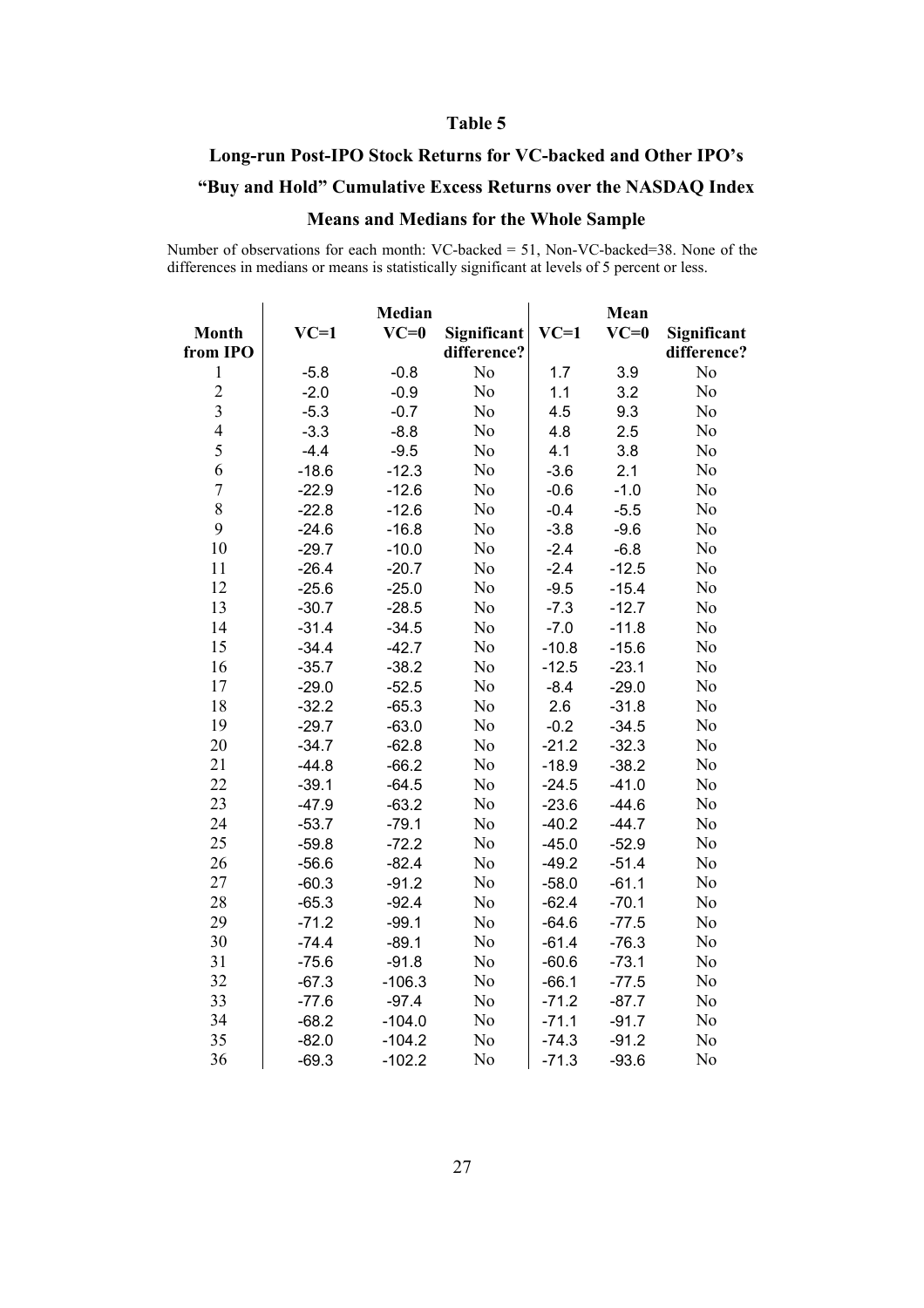### **Cross-sectional Excess Returns Regressions**

OLS regressions, where the dependent variable is cumulative "buy and hold" abnormal returns for 36 months. VC equals one for VC-backed companies. The propensity score is based on the Exit probit in Table 3B. The omitted sector is "non-technological industries." Robust standard errors appear in parentheses. The sample size varies because of one missing observation on age and several missing observations on pre-IPO assets. \*\* and \* denote statistical significance at the 5 and 10 percent levels, respectively.

|                             | <b>Cumulative</b> | <b>Cumulative</b> | <b>Cumulative</b> | <b>Cumulative</b>  |
|-----------------------------|-------------------|-------------------|-------------------|--------------------|
|                             | <b>Buy</b> and    | <b>Buy and</b>    | <b>Buy and</b>    | <b>Buy and</b>     |
|                             | Hold              | Hold              | Hold              | Hold               |
|                             | <b>Abnormal</b>   | <b>Abnormal</b>   | <b>Abnormal</b>   | <b>Abnormal</b>    |
|                             | <b>Returns</b>    | <b>Returns</b>    | <b>Returns</b>    | <b>Returns</b>     |
| Constant                    | Yes               | Yes               | Yes               | Yes                |
| <b>VC</b>                   | 13.64             | 13.67             | 13.38             | 8.94               |
|                             | (25.72)           | (25.44)           | (24.29)           | (29.21)            |
| Age at the time of IPO      |                   | $-0.35$<br>(1.11) | $-0.42$<br>(1.17) |                    |
| Pre-IPO Assets              |                   |                   | 0.08<br>(0.15)    |                    |
| Propensity Score            |                   |                   |                   | 224.83<br>(290.79) |
| Dummy for 1996-00 IPO's     | $-36.47$          | $-35.15$          | $-24.03$          | $-33.95$           |
|                             | (28.21)           | (28.11)           | (23.03)           | (28.86)            |
| Software and Computers      | 68.67**           | 66.60**           | 72.60**           | 64.98**            |
|                             | (24.06)           | (26.11)           | (28.73)           | (23.54)            |
| Communication               | $104.93**$        | $106.47**$        | 79.64**           | $106.30**$         |
|                             | (27.45)           | (29.84)           | (22.72)           | (28.42)            |
| Other Technology            | 22.54             | 23.03             | 12.92             | 23.56              |
|                             | (27.59)           | (27.17)           | (29.04)           | (26.73)            |
| Healthcare and Life Science | $-35.51$          | $-36.90$          | $-18.16$          | $-27.80$           |
|                             | (32.90)           | (31.73)           | (35.17)           | (40.85)            |
| R-squared                   | 0.18              | 0.18              | 0.17              | 0.19               |
| N                           | 89                | 88                | 75                | 88                 |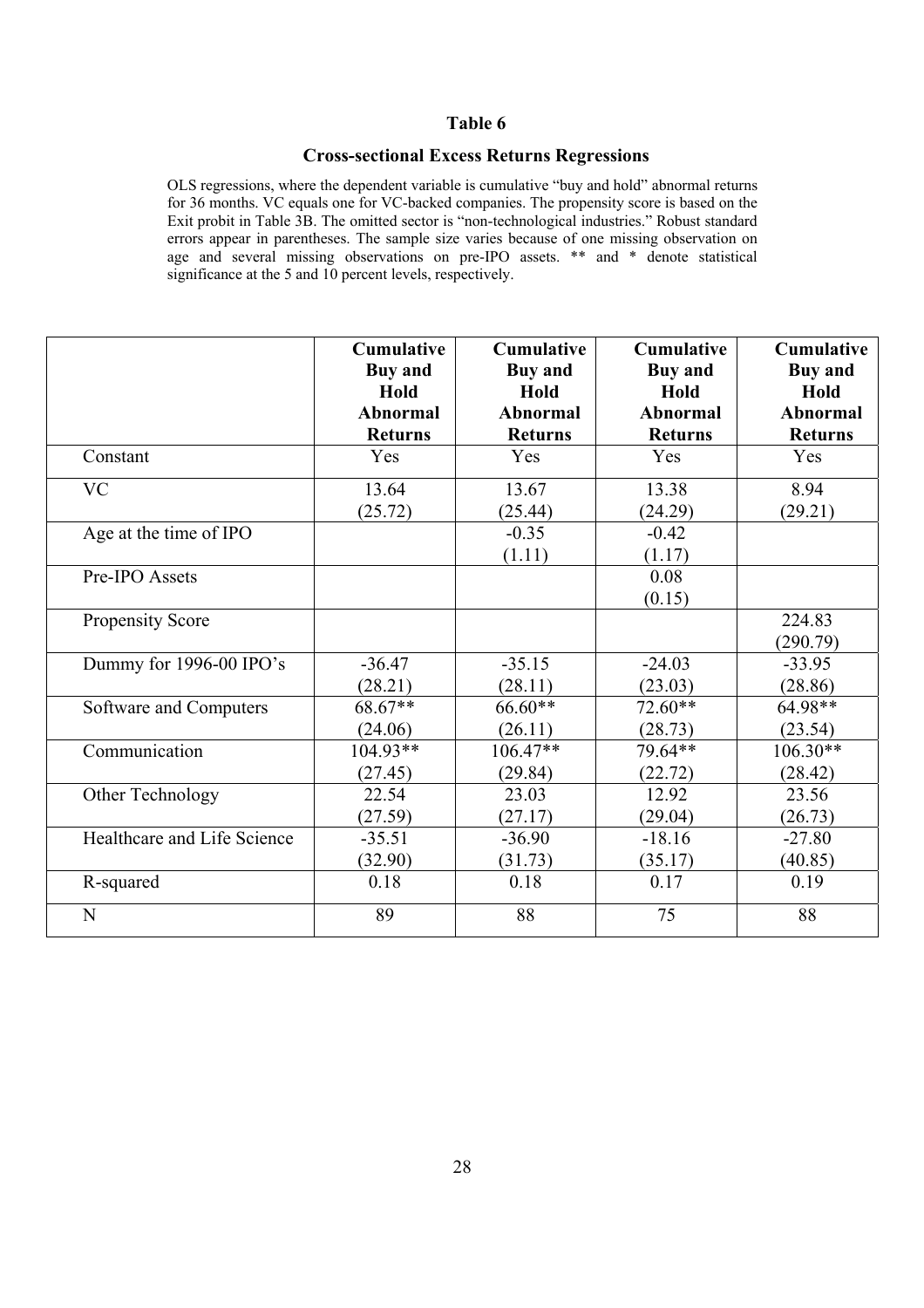#### **Accounting Measures of Post-issue Performance**

Mean values of post-IPO accounting profitability and asset growth rates for VC-backed and other companies. The sample size varies because of missing accounting data.

|                                                                        | $VC=1$   | $VC=0$   | Is the difference<br>between VC and<br>$non-VC$<br>significant at the<br>5% level? |
|------------------------------------------------------------------------|----------|----------|------------------------------------------------------------------------------------|
| Operating profits to<br>assets (one year<br>after the IPO,<br>$N=65$ ) | $-4.6%$  | 4.3%     | N <sub>o</sub>                                                                     |
| Net profits to assets<br>(one year after the<br>$IPO, N=68$            | $-8.6%$  | $-2.4%$  | N <sub>o</sub>                                                                     |
| Pre-tax profits to<br>assets (one year<br>after the IPO,<br>$N = 68$   | $-10.3%$ | $-26.5%$ | N <sub>o</sub>                                                                     |
| Average asset<br>growth three years<br>after the IPO<br>$(N=54)$       | 69%      | 33%      | N <sub>o</sub>                                                                     |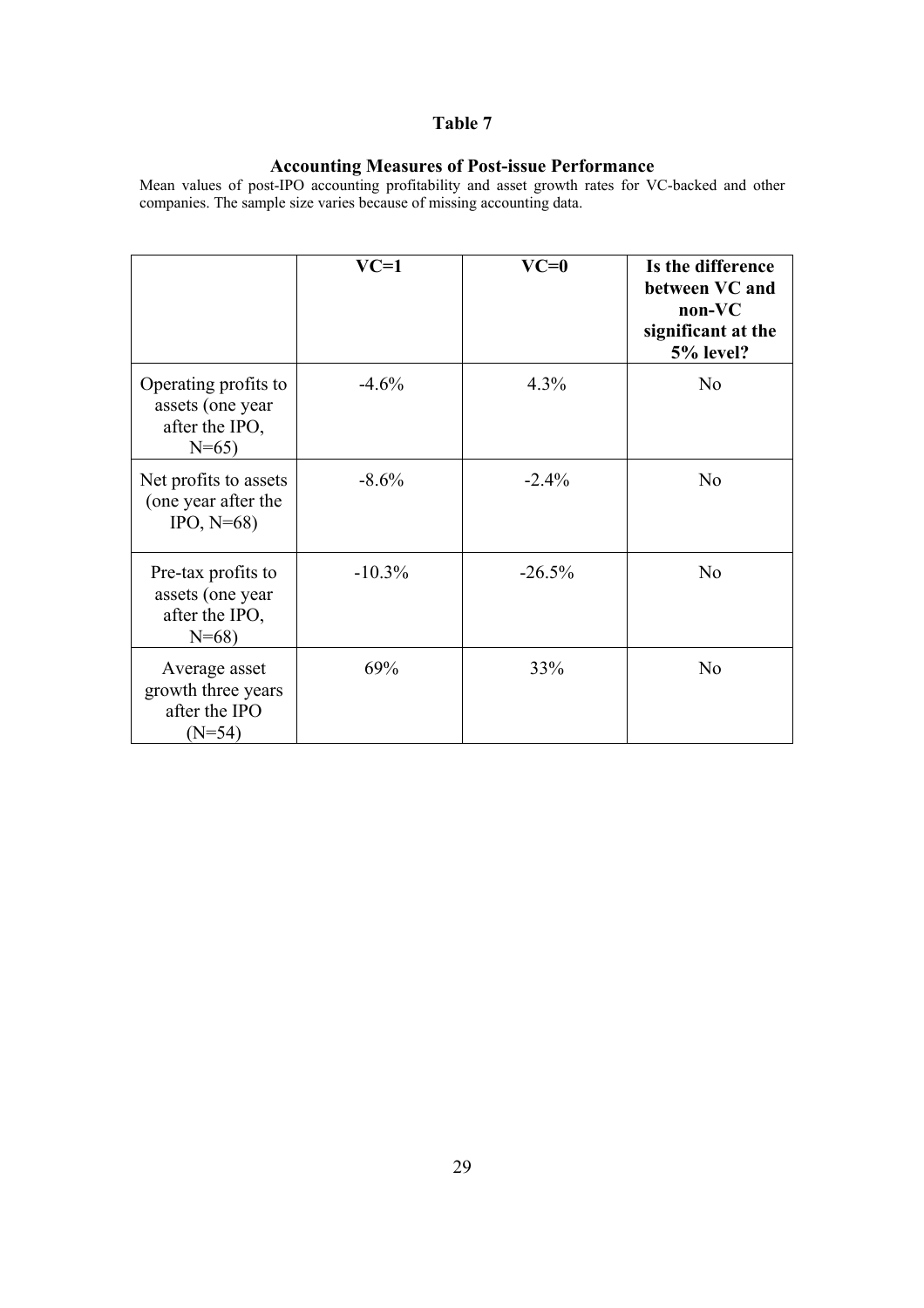# **Figure 1**



**"Buy and Hold" Excess Returns over the NASDAQ Index** 

**Mean Post-IPO Stock Returns for VC-backed and Other IPO's**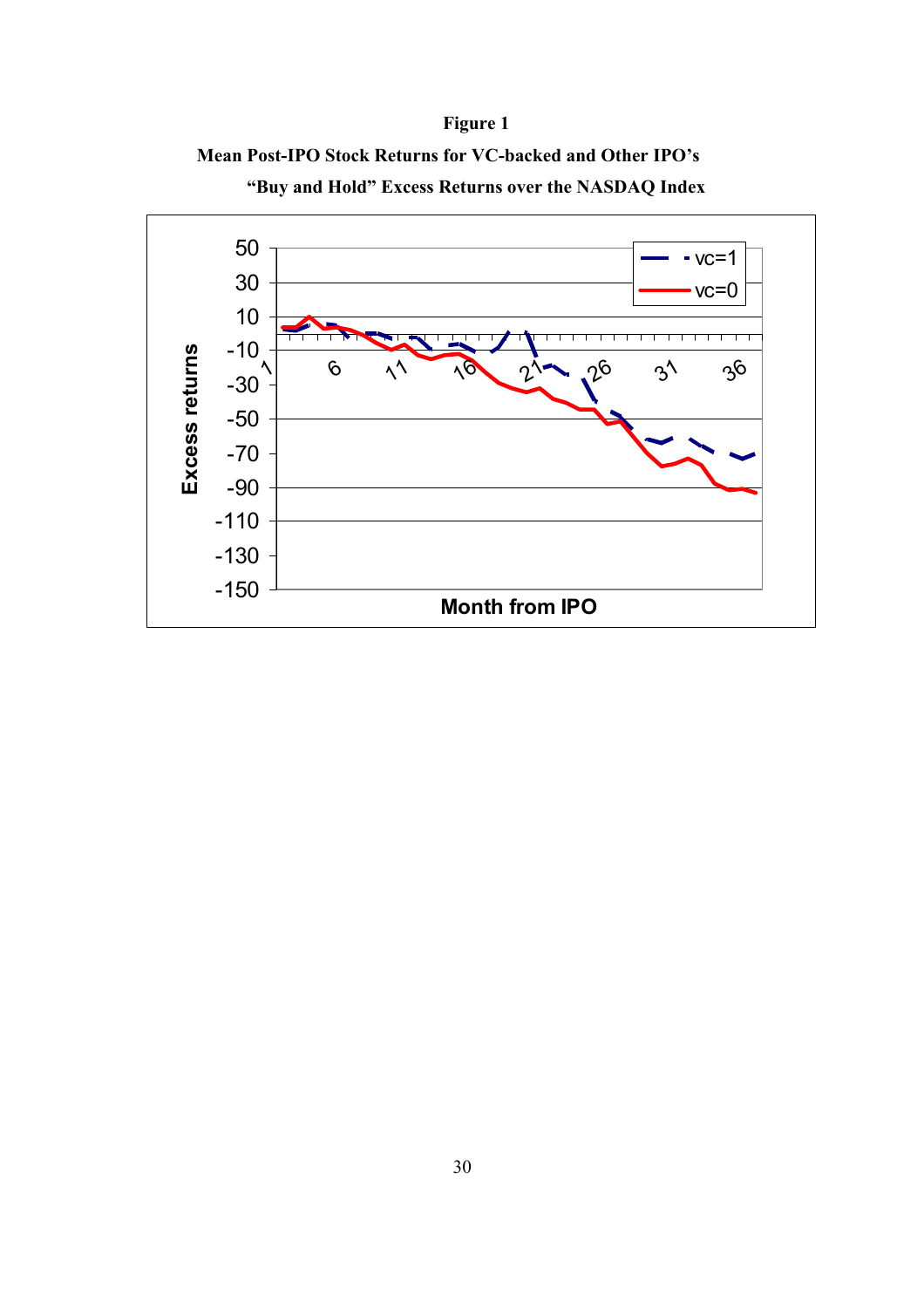



Distribution of difference of means (VC - non-VC), observed value = 22.3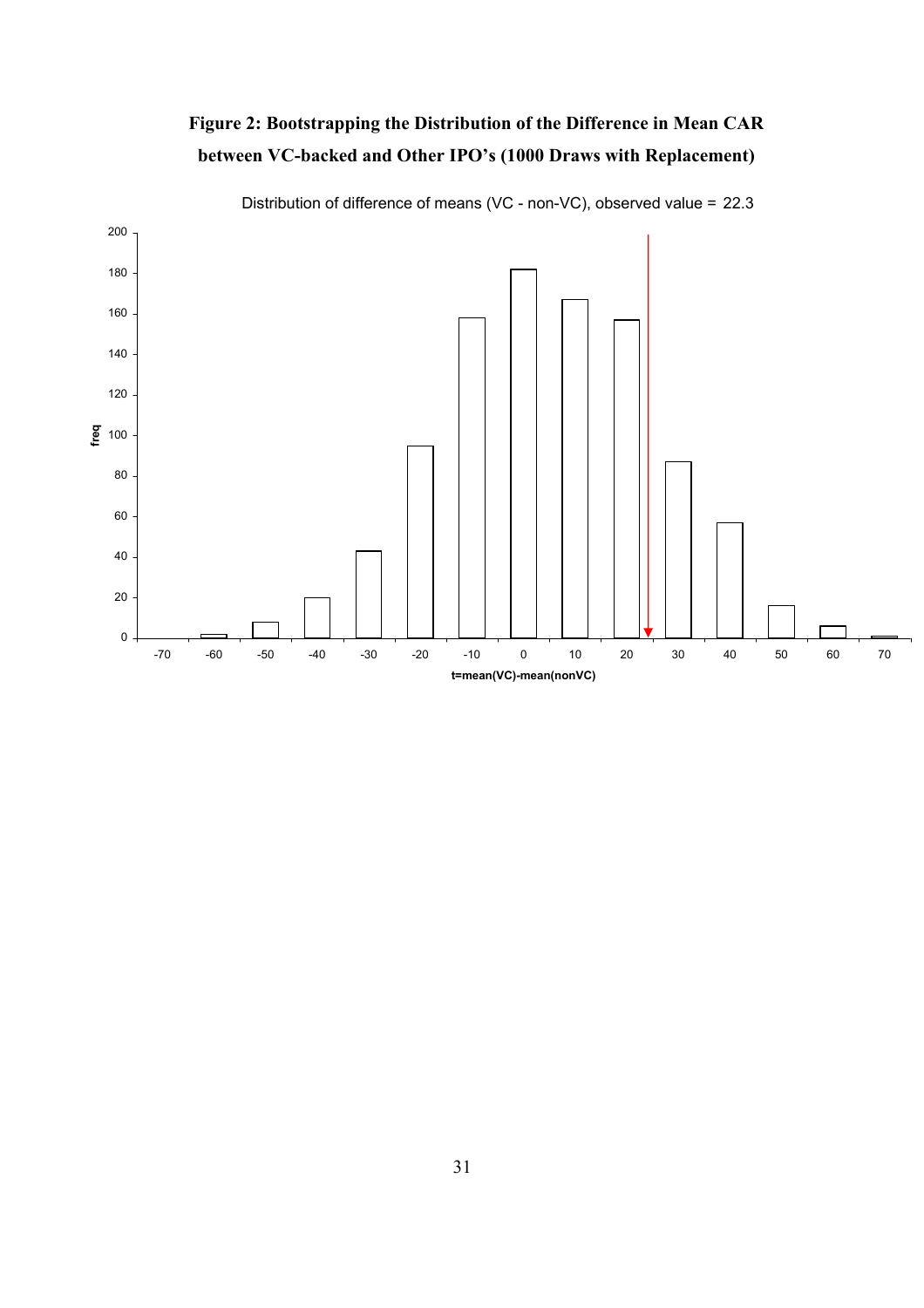



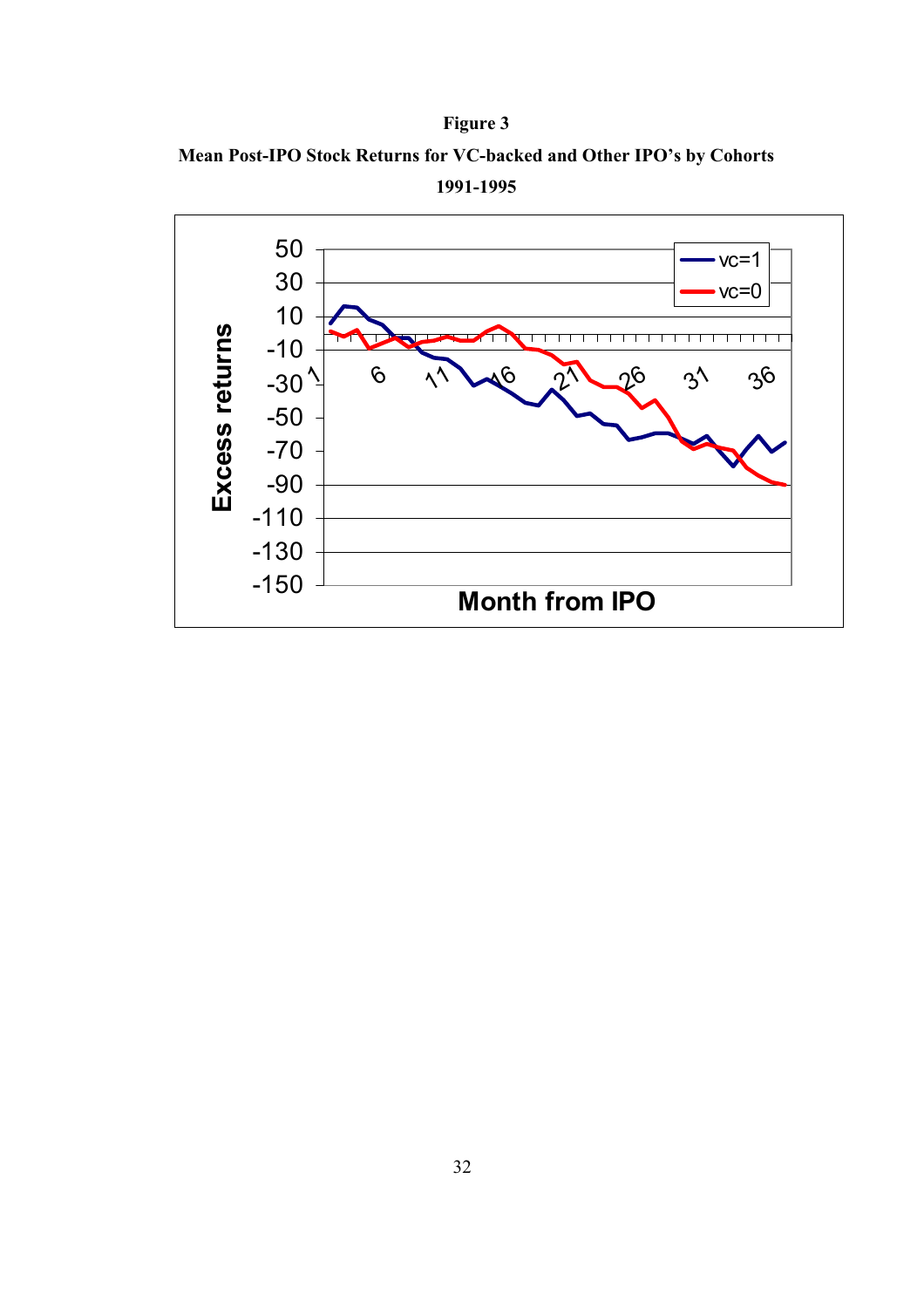



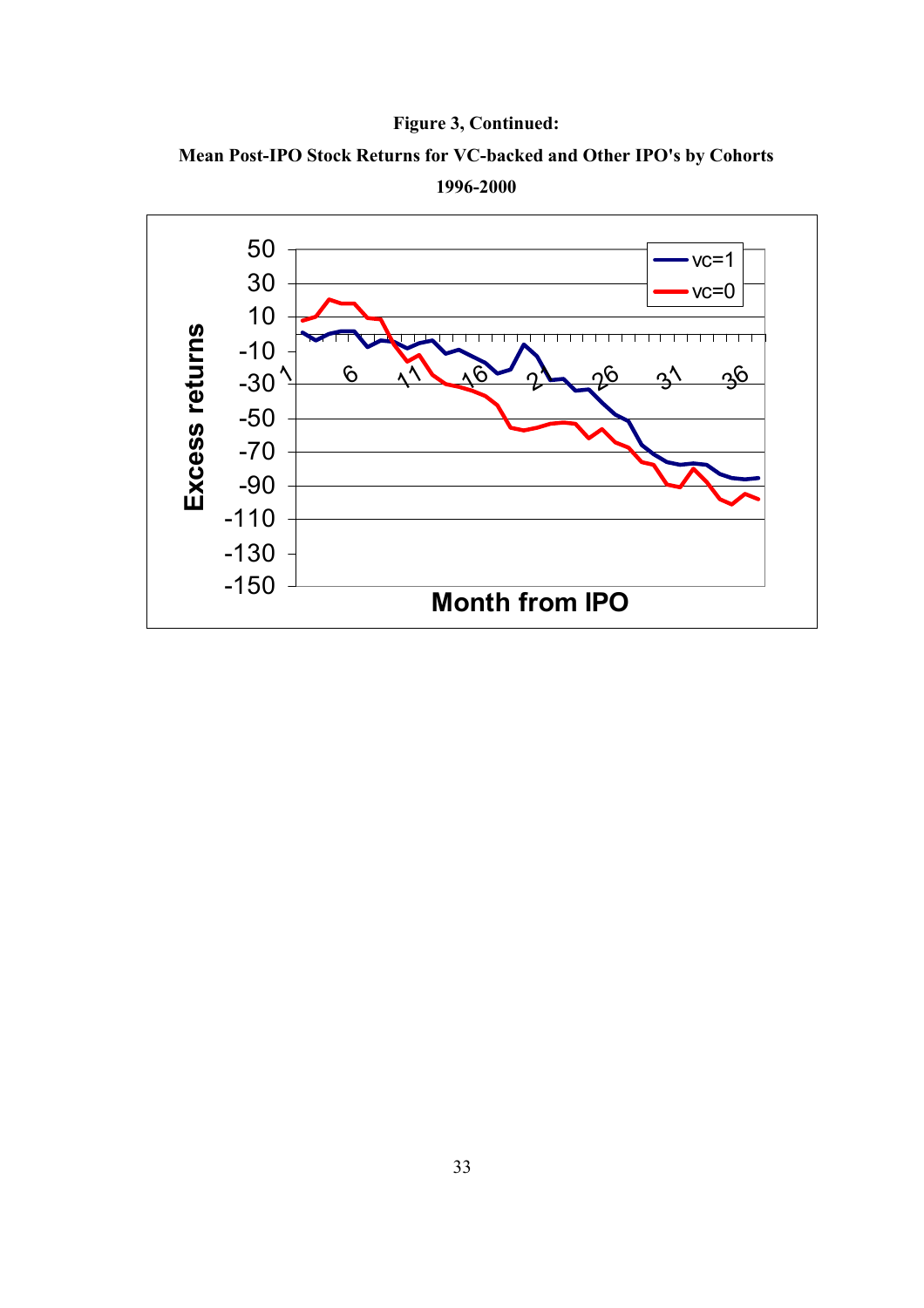

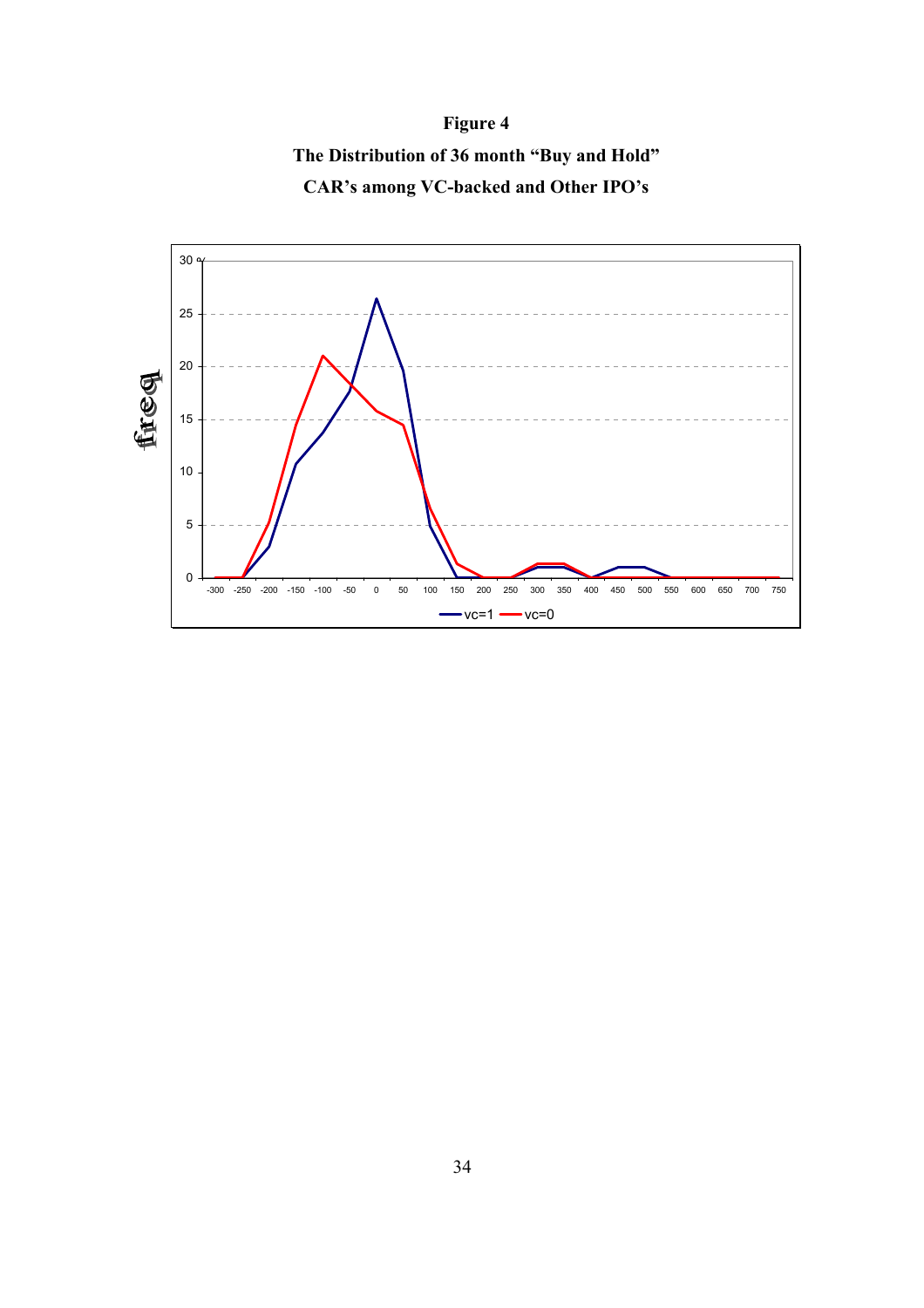# **Appendix: Alternative Calculation of Long-run Post-IPO Stock Returns with**

# **Monthly Re-balancing (see text)**

Number of observations for each month: VC-backed = 51, Non-VC-backed=38. None of the differences in medians or means is statistically significant at levels of 5 percent or less.

|                  |         | <b>Median</b> |                |         | Mean    |                |
|------------------|---------|---------------|----------------|---------|---------|----------------|
| <b>Month</b>     | $VC=1$  | $VC=0$        | Significant    | $VC=1$  | $VC=0$  | Significant    |
| from IPO         |         |               | difference?    |         |         | difference?    |
| $\mathbf{1}$     | $-5.8$  | $-0.8$        | N <sub>0</sub> | 1.7     | 3.9     | N <sub>o</sub> |
|                  | $-6.7$  | $-3.7$        | N <sub>o</sub> | 3.3     | 3.8     | N <sub>o</sub> |
| $\frac{2}{3}$    | $-7.0$  | $-2.1$        | No             | 7.0     | 8.5     | No             |
| $\overline{4}$   | $-10.4$ | $-9.6$        | No             | 8.0     | 1.3     | No             |
| $\overline{5}$   | $-13.0$ | $-13.9$       | No             | 6.5     | 2.4     | No             |
| 6                | $-22.5$ | $-17.5$       | N <sub>0</sub> | 1.1     | 0.0     | No             |
| $\boldsymbol{7}$ | $-22.9$ | $-17.1$       | No             | 3.8     | 0.2     | No             |
| 8                | $-27.2$ | $-19.9$       | No             | 5.3     | $-3.4$  | No             |
| 9                | $-29.4$ | $-24.0$       | No             | 4.7     | $-6.1$  | No             |
| 10               | $-31.8$ | $-23.0$       | No             | 6.7     | $-3.4$  | No             |
| 11               | $-33.7$ | $-28.7$       | N <sub>0</sub> | 7.1     | $-10.0$ | No             |
| 12               | $-40.6$ | $-34.1$       | N <sub>0</sub> | 2.2     | $-15.4$ | N <sub>0</sub> |
| 13               | $-41.2$ | $-36.8$       | No             | 1.3     | $-16.3$ | N <sub>0</sub> |
| 14               | $-44.9$ | $-40.1$       | N <sub>0</sub> | 1.5     | $-16.8$ | No             |
| 15               | $-47.8$ | $-41.8$       | N <sub>0</sub> | $-1.5$  | $-21.2$ | No             |
| 16               | $-52.4$ | $-49.7$       | N <sub>0</sub> | $-5.4$  | $-30.1$ | No             |
| 17               | $-52.7$ | $-59.9$       | N <sub>0</sub> | $-2.7$  | $-41.5$ | No             |
| 18               | $-57.2$ | $-59.6$       | N <sub>0</sub> | $-1.5$  | $-30.7$ | No             |
| 19               | $-63.3$ | $-61.7$       | N <sub>0</sub> | $-3.4$  | $-32.2$ | No             |
| 20               | $-63.6$ | $-64.3$       | No             | $-6.4$  | $-28.0$ | No             |
| 21               | $-65.1$ | $-71.6$       | N <sub>0</sub> | $-7.3$  | $-35.9$ | No             |
| 22               | $-66.0$ | $-75.6$       | No             | $-5.9$  | $-37.4$ | No             |
| 23               | $-65.9$ | $-76.4$       | No             | $-8.9$  | $-30.4$ | No             |
| 24               | $-69.3$ | $-79.6$       | No             | $-9.4$  | $-32.9$ | No             |
| 25               | $-70.0$ | $-86.5$       | No             | $-10.6$ | $-35.8$ | No             |
| 26               | $-68.0$ | $-89.8$       | N <sub>o</sub> | $-5.8$  | $-34.5$ | No             |
| 27               | $-72.1$ | $-97.2$       | N <sub>o</sub> | $-10.7$ | $-39.0$ | N <sub>o</sub> |
| 28               | $-71.8$ | $-97.9$       | N <sub>o</sub> | $-8.4$  | $-27.8$ | N <sub>o</sub> |
| 29               | $-71.3$ | $-104.6$      | No             | $-7.4$  | $-29.1$ | No             |
| 30               | $-71.2$ | $-103.8$      | No             | $-4.6$  | $-15.3$ | No             |
| 31               | $-75.6$ | $-112.7$      | No             | $-4.8$  | $-5.2$  | No             |
| 32               | $-79.0$ | $-111.9$      | N <sub>o</sub> | $-7.6$  | $-0.9$  | No             |
| 33               | $-83.6$ | $-114.4$      | No             | $-8.1$  | 0.9     | No             |
| 34               | $-85.2$ | $-121.8$      | No             | $-1.3$  | $-6.4$  | No             |
| 35               | $-87.0$ | $-124.0$      | N <sub>o</sub> | $-2.2$  | 4.8     | N <sub>o</sub> |
| 36               | $-87.5$ | $-125.0$      | No             | $-3.6$  | 6.0     | No             |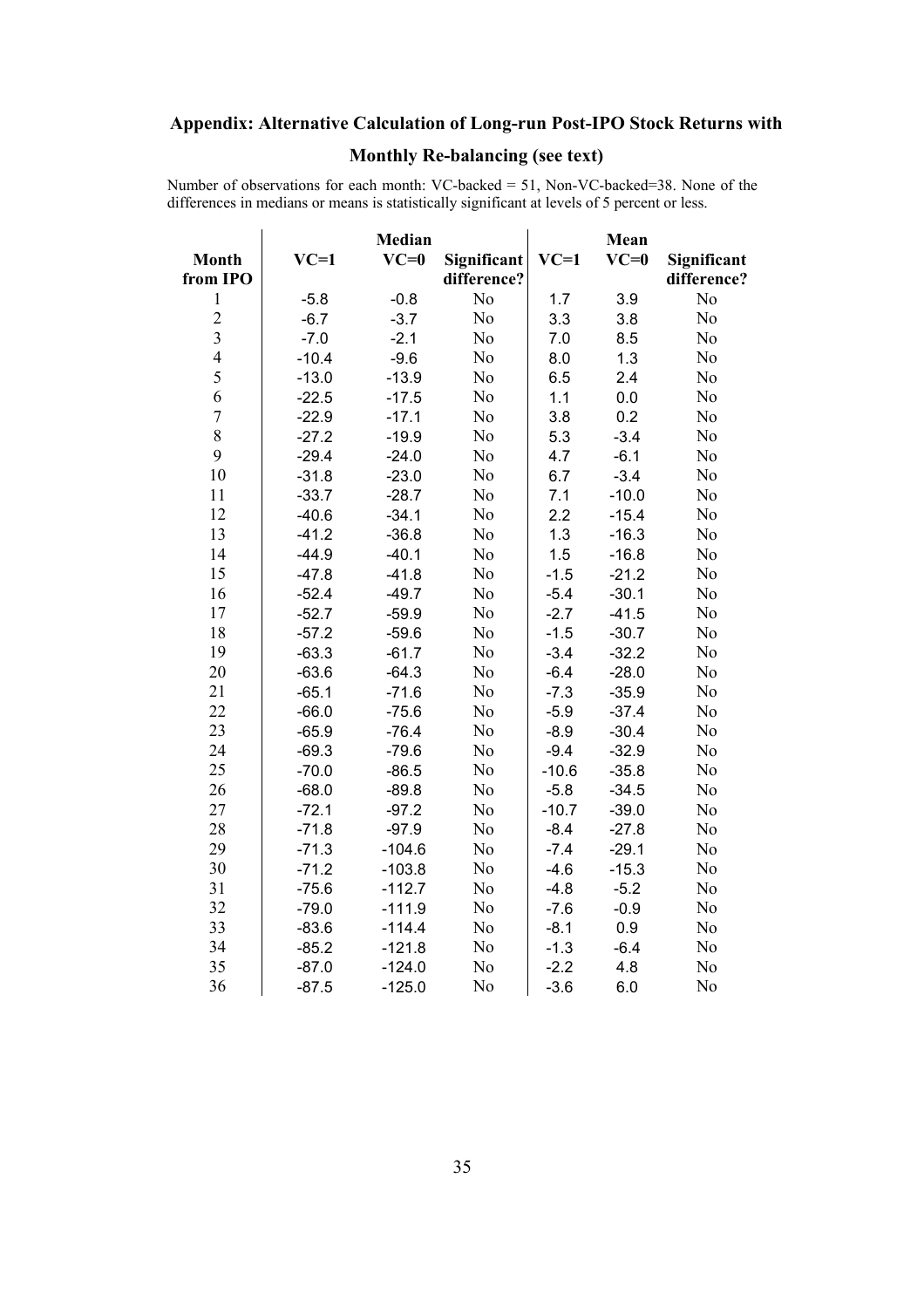#### **Working and Position Papers**

- 1) Lach, S., "Do R&D Subsidies Stimulate or Displace Private R&D? Evidence from Israel", Science, Technology and the Economy Program (STE) – Working Papers Series, March 2001.
- 2) Trajtenberg, M., "R&D Policy in Israel: An Overview and Reassessment", Science, Technology and the Economy Program (STE) – Working Papers Series, March 2001.
- 3) Lichtenberg, F. R., "Sources of U.S. Longevity Increase, 1960- 1997", Science, Technology and the Economy Program (STE) - Working Papers Series, November 2000.
- 4) Peled, D., "Defense R&D and Economic Growth in Israel: A Research Agenda", Science, Technology and the Economy Program (STE) - Working Papers Series, March 2001.
- 5) Trajtenberg, M., "Innovation in Israel 1968-1997: A Comparative Analysis using Patent Data", Science, Technology and the Economy Program (STE) - Working Papers Series, 2001.
- 6) Silipo, D.B. and Weiss, A., "Cooperation and Competition in R&D with Uncertainty & Spillovers", Science, Technology and the Economy Program (STE) - Working Papers Series, August 2001.
- 7) Lach, S. and Sauer, R.M., "R&D, Subsidies and Productivity", Science, Technology and the Economy Program (STE) - Working Papers Series, September 2001.
- 8) Bizan, O., "The Determinants of Success of R&D Projects: Evidence from American-Israeli Research Alliances", Science, Technology and the Economy Program (STE) - Working Papers Series, September 2001.
- 9) Ber, H., "Is Venture Capital Special? Empirical Evidence from a Government Initiated Venture Capital Market", Science, Technology and the Economy Program (STE) - Working Papers Series, February 2002.
- 10) Blass, A. and Yosha, O.,"Financing R&D in Mature Companies: An Empirical Analysis", Science, Technology and the Economy Program (STE) - Working Papers Series, April 2002.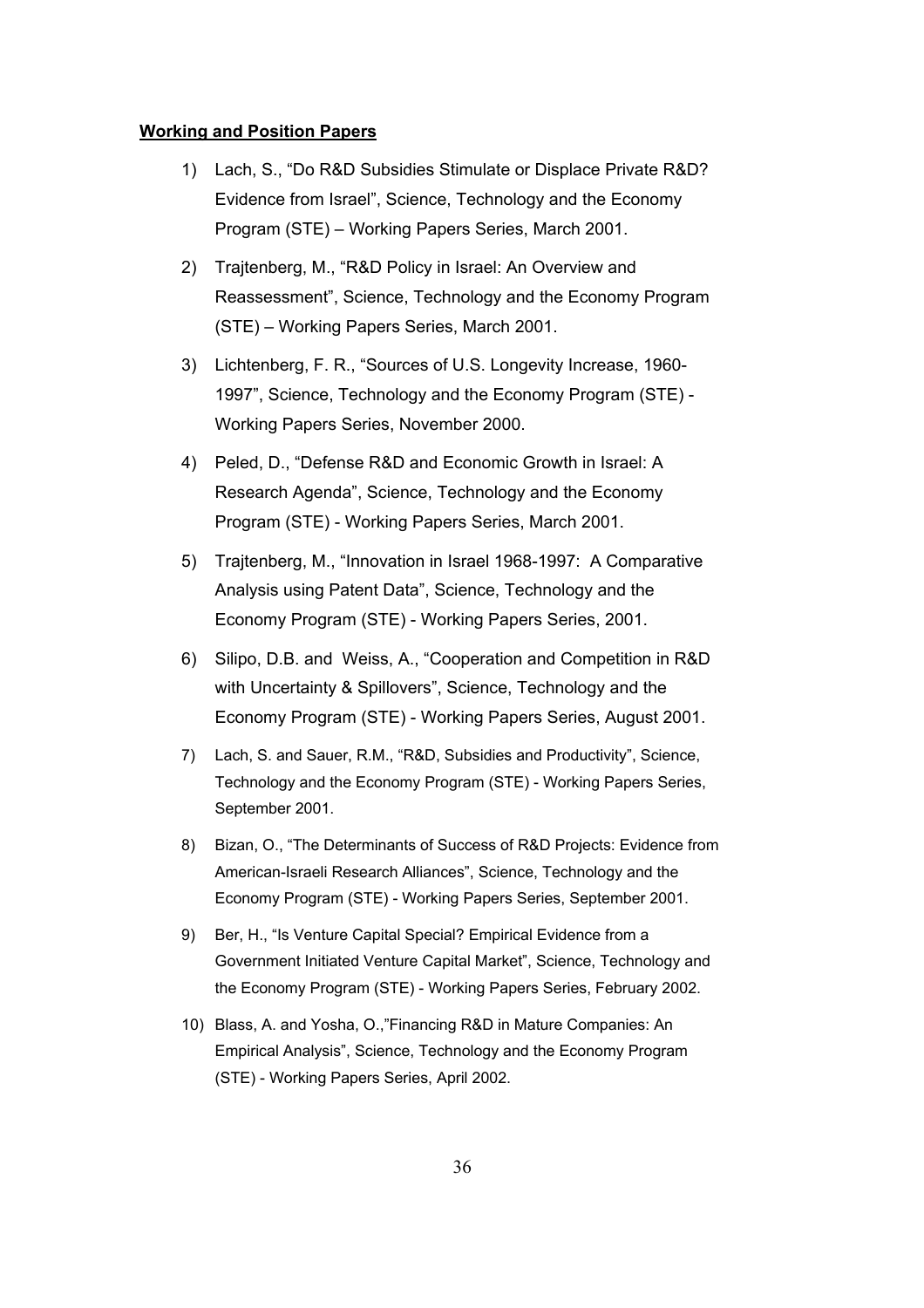- 11) Breznitz, D., "Conceiving New Industrial Systems: The Different Emergence Paths of the High-Technology Industry in Israel and Ireland", Science, Technology and the Economy Program (STE) - Working Papers Series, May 2002.
- 12) Gandal, N. "A First Look at Internet Business Methods Patents", Science, Technology and the Economy Program (STE) - Working Papers Series, May 2002.
- 13) Breznitz, D., "The Military as a Public Space—The Role of the IDF in the Israeli Software Innovation System", Science, Technology and the Economy Program (STE) - Working Papers Series, May 2002.
- 14) Bar-Eliezer, S. and A. Bregman, "The Impact of Research and Development Spillover on Growth and Productivity in Israeli Manufacturing Industries 1990–1994", Science, Technology and the Economy Program (STE) - Working Papers Series, September 2002.
- 15) Shaked, A.,"Universal Banking and Investment in R&D Intensive Firms-An Empirical Investigation", Science, Technology and the Economy Program (STE) - Working Papers Series, September 2002.
- 16) Bental, B. and D. Peled, "Quantitative Growth Effects of Subsidies in a Search Theoretic R&D Model", Science, Technology and the Economy Program (STE) - Working Papers Series, October 2002.
- 17) Dan Galai and Zvi Wiener, "A Micro-Economic Approach to Government Support of R&D Investments in the Private Sector", Science, Technology and the Economy Program (STE) - Working Papers Series, November 2002.
- 18) Lach S., Schankerman M., "Incentives and Invention in Universities", Science, Technology and The Economy Program (STE) Working Papers Series STE-WP-18-2003, May 2003.
- 19) Miron E., Erez M., Naveh E., "Do Personal Characteristics and Cultural Values that Promote Innovation, Quality, and Efficiency Compete or Complement Each Other?", Science, Technology and The Economy Program (STE) Working Papers Series STE-WP-19-2003, June 2003.
- 20) Avnimelech, Gil and Morris Teubal, "Evolutionary Venture Capital Policies: Insights from a Product Life Cycle Analysis of Israel's Venture